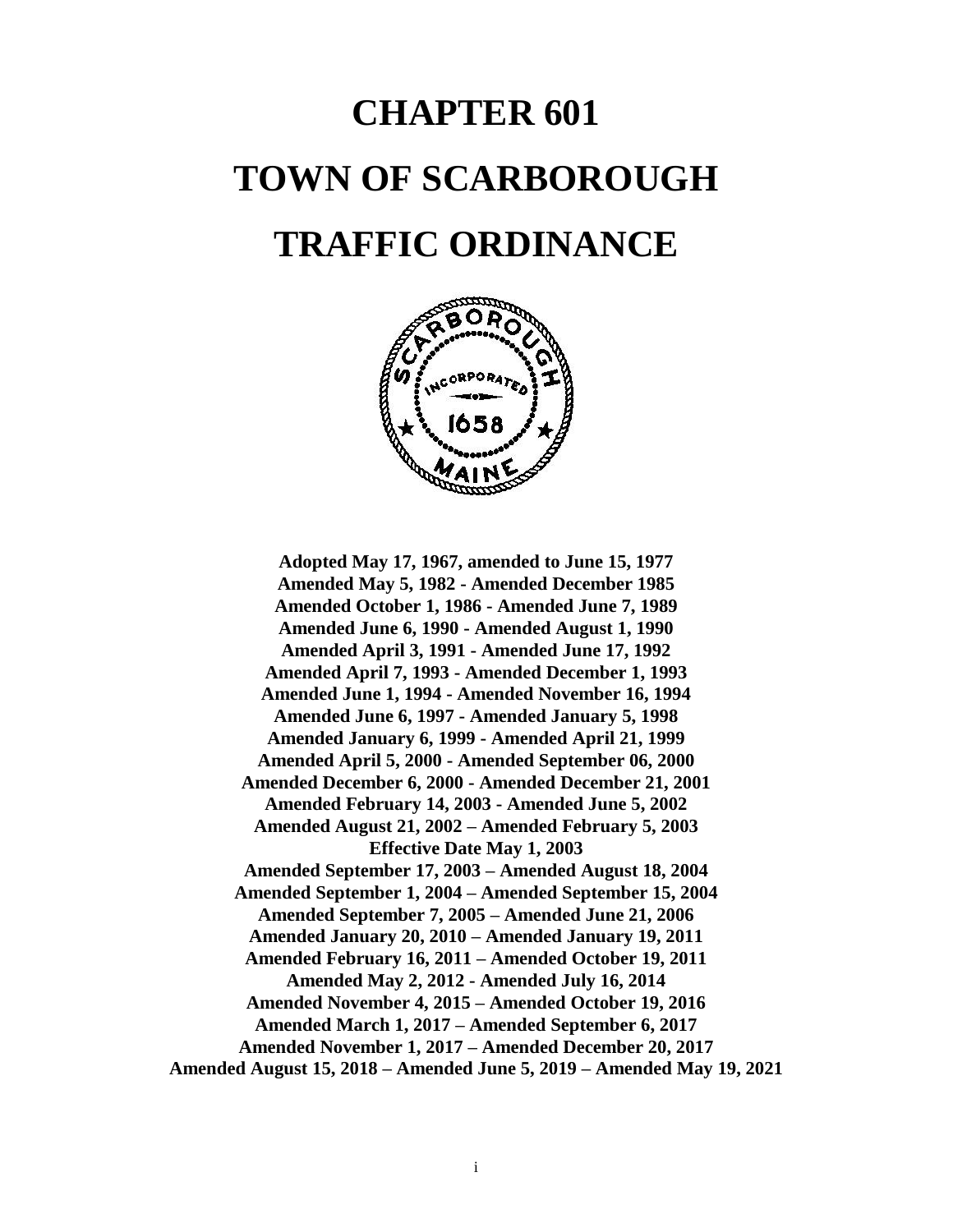## **TABLE OF CONTENTS**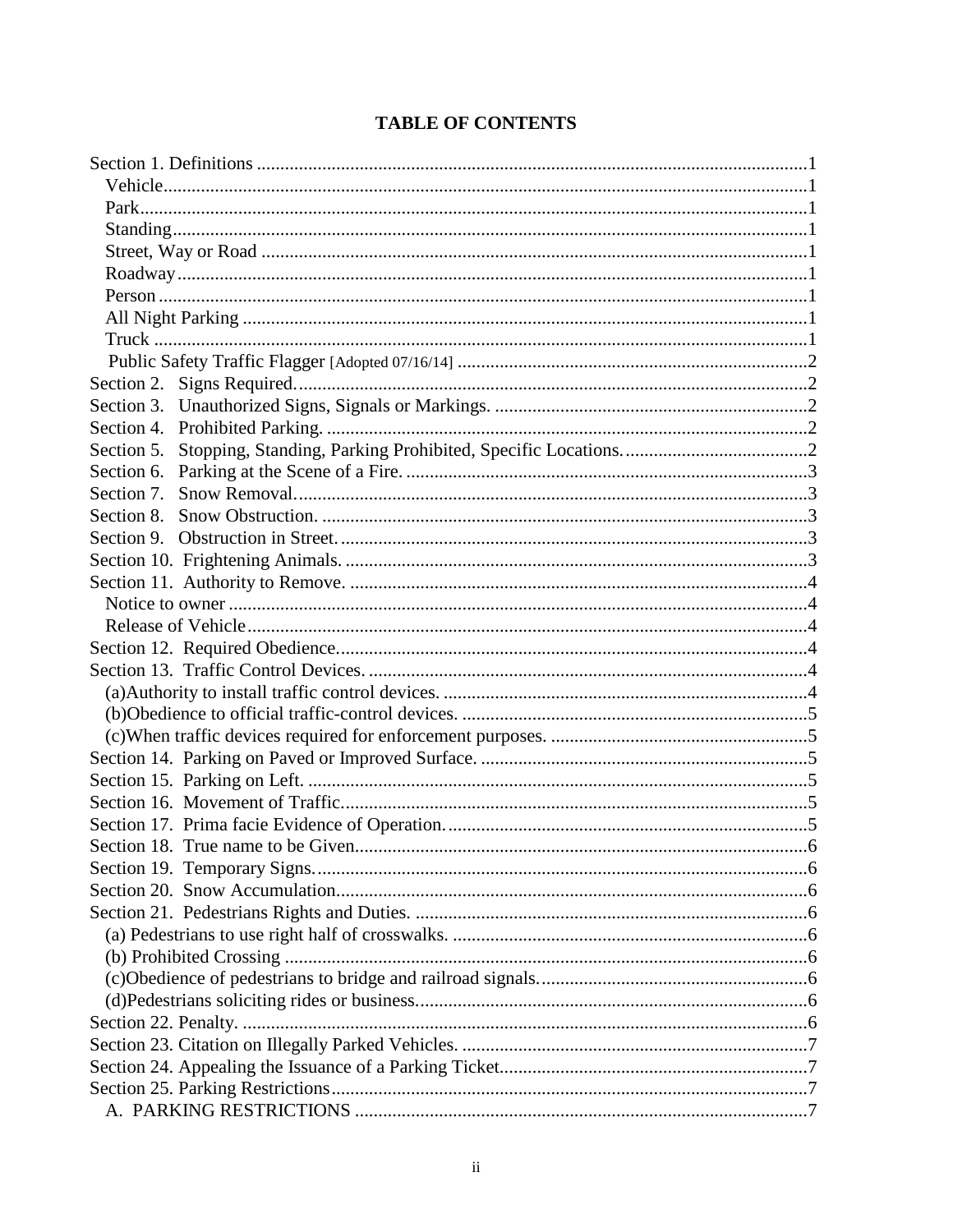| IV. PINE POINT (from May 1 to September 15 of each year). Revised February 19809                |  |
|-------------------------------------------------------------------------------------------------|--|
| IV-1. PINE POINT (from May 1 to September 15 of each year)[09/06/17]10                          |  |
| IV-2. PINE POINT - CO-OP (Time Limit) [adopted 1/06/99][amended 05/19/21] Error!                |  |
| <b>Bookmark not defined.</b>                                                                    |  |
|                                                                                                 |  |
|                                                                                                 |  |
| VII. From 11:00 P.M. to 5:00 A.M. (Revised May 1982) (Amended June 1990) (Amended June 5, 2002) |  |
|                                                                                                 |  |
|                                                                                                 |  |
|                                                                                                 |  |
|                                                                                                 |  |
|                                                                                                 |  |
| B. LOCATIONS WHERE U TURNS ARE NOT PERMITTED. 11                                                |  |
|                                                                                                 |  |
| Ι.                                                                                              |  |
| П.                                                                                              |  |
|                                                                                                 |  |
|                                                                                                 |  |
|                                                                                                 |  |
|                                                                                                 |  |
|                                                                                                 |  |
|                                                                                                 |  |
|                                                                                                 |  |
|                                                                                                 |  |
|                                                                                                 |  |
|                                                                                                 |  |
|                                                                                                 |  |
| <b>XII. HOLMES ROAD</b>                                                                         |  |
|                                                                                                 |  |
|                                                                                                 |  |
|                                                                                                 |  |
|                                                                                                 |  |
|                                                                                                 |  |
| MAINE DEPARTMENT OF TRANSPORTATION SCARBOROUGH 15                                               |  |
|                                                                                                 |  |
|                                                                                                 |  |
|                                                                                                 |  |
|                                                                                                 |  |
|                                                                                                 |  |
|                                                                                                 |  |
| CUMMINGS ROAD (this section was f.k.a. section of SPRING STREET)15                              |  |
|                                                                                                 |  |
|                                                                                                 |  |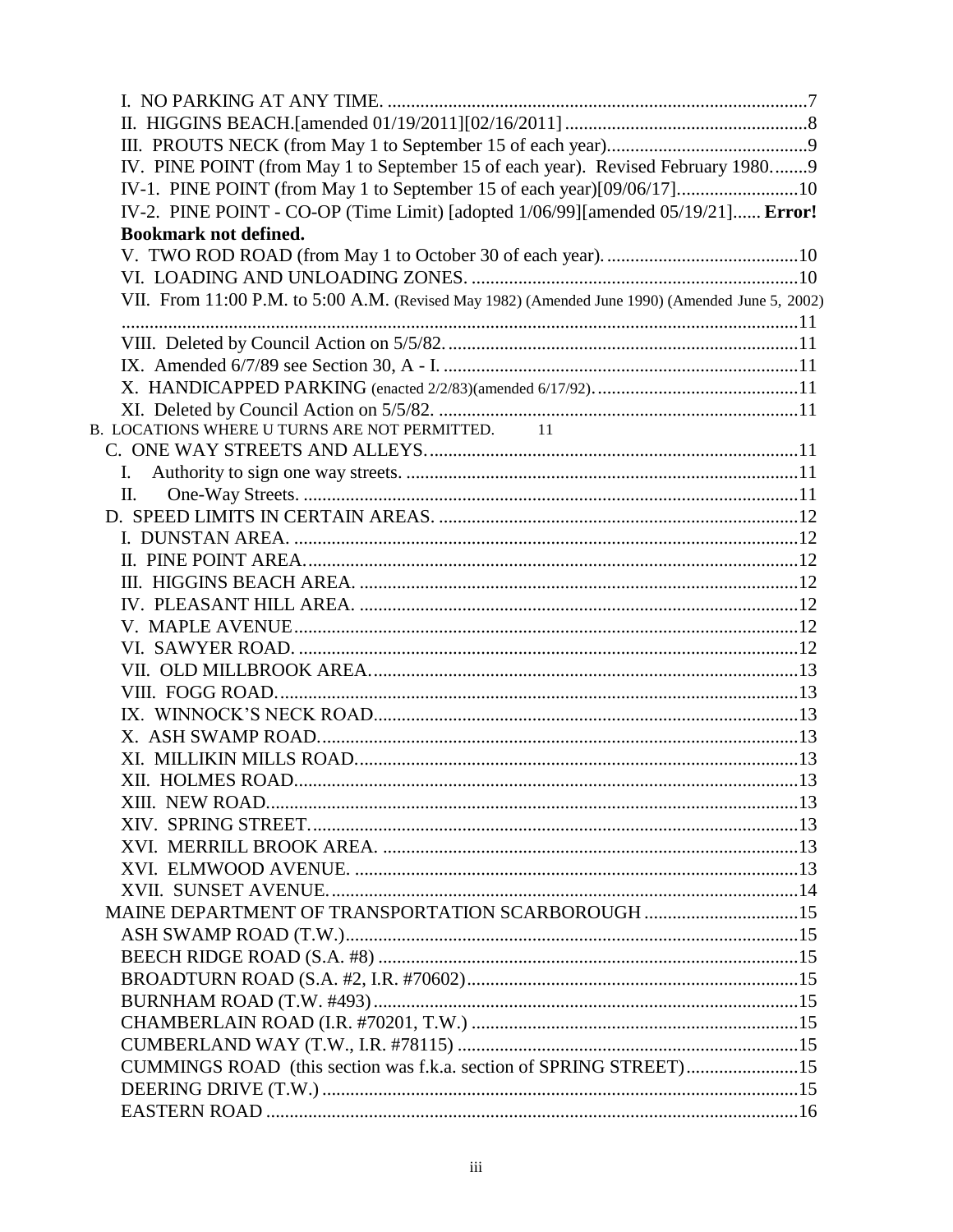| SOUTH PORTLAND/SCARBOROUGH CONNECTOR F.A.P. 1-1 SPUR 19                              |  |
|--------------------------------------------------------------------------------------|--|
|                                                                                      |  |
|                                                                                      |  |
|                                                                                      |  |
|                                                                                      |  |
| E. LOCATIONS WHERE VEHICLES ARE REQUIRED TO MAKE A FULL AND COMPLETE                 |  |
| STOP (UPDATED 10/85)(AMENDED 8/90)(AMENDED 2/5/03 - EFFECTIVE DATE 5/1/2003)(AMENDED |  |
|                                                                                      |  |
| F. LOCATIONS FOR "NO THROUGH TRUCKS (OVER 26,001 POUNDS)" SIGNS23                    |  |
| G. LOCATIONS FOR "EMERGENCY STOPPING ONLY" SIGNS [Adopted 01/20/2010] 23             |  |
| H. LOCATIONS FOR "NO PARKING/STOPPING/IDLING" SIGNS [Adopted04/02/2012]22            |  |
| I. POLICE ESCORT OF OVER LIMIT HIGHWAY PERMIT - MOVES [12/01/93] 24                  |  |
|                                                                                      |  |
|                                                                                      |  |
|                                                                                      |  |
|                                                                                      |  |
|                                                                                      |  |
|                                                                                      |  |
|                                                                                      |  |
| Section 27. SCARBOROUGH POLICE DEPARTMENT WRECKER POLICY [December 1, 1993]          |  |
|                                                                                      |  |
|                                                                                      |  |
|                                                                                      |  |
|                                                                                      |  |
|                                                                                      |  |
|                                                                                      |  |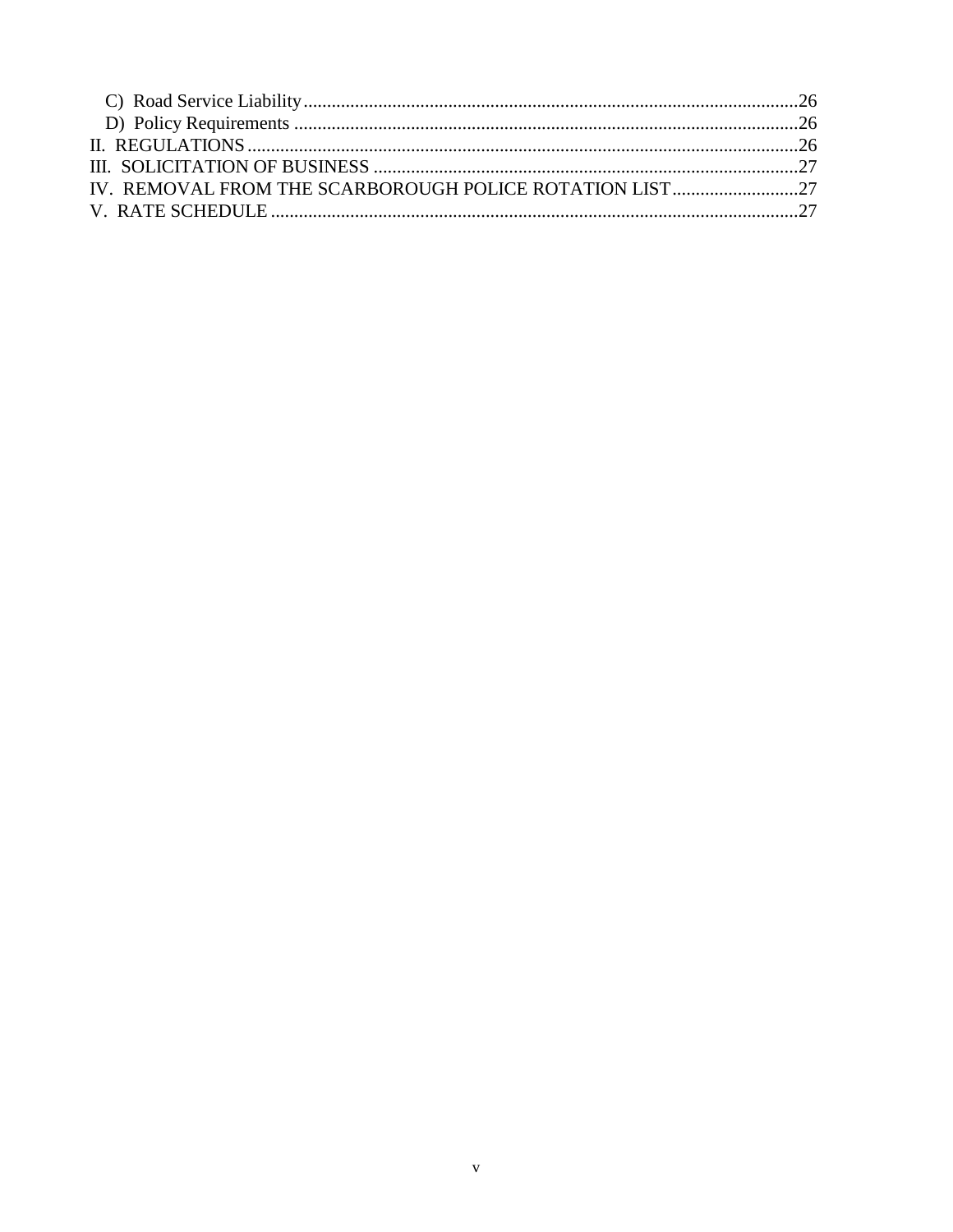## **CHAPTER 601 TOWN OF SCARBOROUGH TRAFFIC ORDINANCE**

## **Section 1. Definitions**

## <span id="page-5-0"></span>**Vehicle**

- (a) The word "vehicle" shall mean as defined in the Maine Motor Vehicle Statutes Title 29-A:
	- (1) Means a device for conveyance of persons or property on a way. "Vehicle" does not include conveyances propelled or drawn by human power or used exclusively on tracks or snowmobiles as defined in Title 12, Section 13001 or an electric personal assistive mobility devise as defined in this section, and; [amended 07/16/14]
	- (2) Any vehicle defined as a "trailer, semi-trailer or tow dolly" according to the Maine Motor Vehicle Statutes Title 29-A. [amended 07/16/14]

## <span id="page-5-1"></span>**Park**

<span id="page-5-2"></span>(b) The word "park" shall mean the standing of a vehicle, whether occupied or not, otherwise than temporarily for the purpose of and while actually engaged in loading or unloading.

## **Standing**

(c) The word "standing" shall mean any stopping of a vehicle, whether occupied or not.

## <span id="page-5-3"></span>**Street, Way or Road**

(d) The words "street, way or road" shall mean the entire width between property lines of every way or place of whatever nature when any part thereof is open to the use of the public, as a matter of right, for purposes of traffic.

## <span id="page-5-4"></span>**Roadway**

(e) The word "roadway" shall mean that portion of a street, way or road, designed or ordinarily used for vehicular traffic.

## <span id="page-5-5"></span>**Person**

(f) The word "person" shall mean every natural person, firm, co-partnership, association or corporation.

## <span id="page-5-6"></span>**All Night Parking**

(g) The words "all night parking" shall mean the parking of a vehicle between the hours of 2:00 A.M. and 6:00 A.M. of any day except physicians or other persons on bona fide emergency calls. (Amended 06/21/2006)

## <span id="page-5-7"></span>**Truck**

(h) The word "truck" shall mean any motor vehicle used for the conveyance of person and/or property having a gross vehicle weight of 26,001 pounds or more. (Effective 10/1/86) [Amended 07/16/14].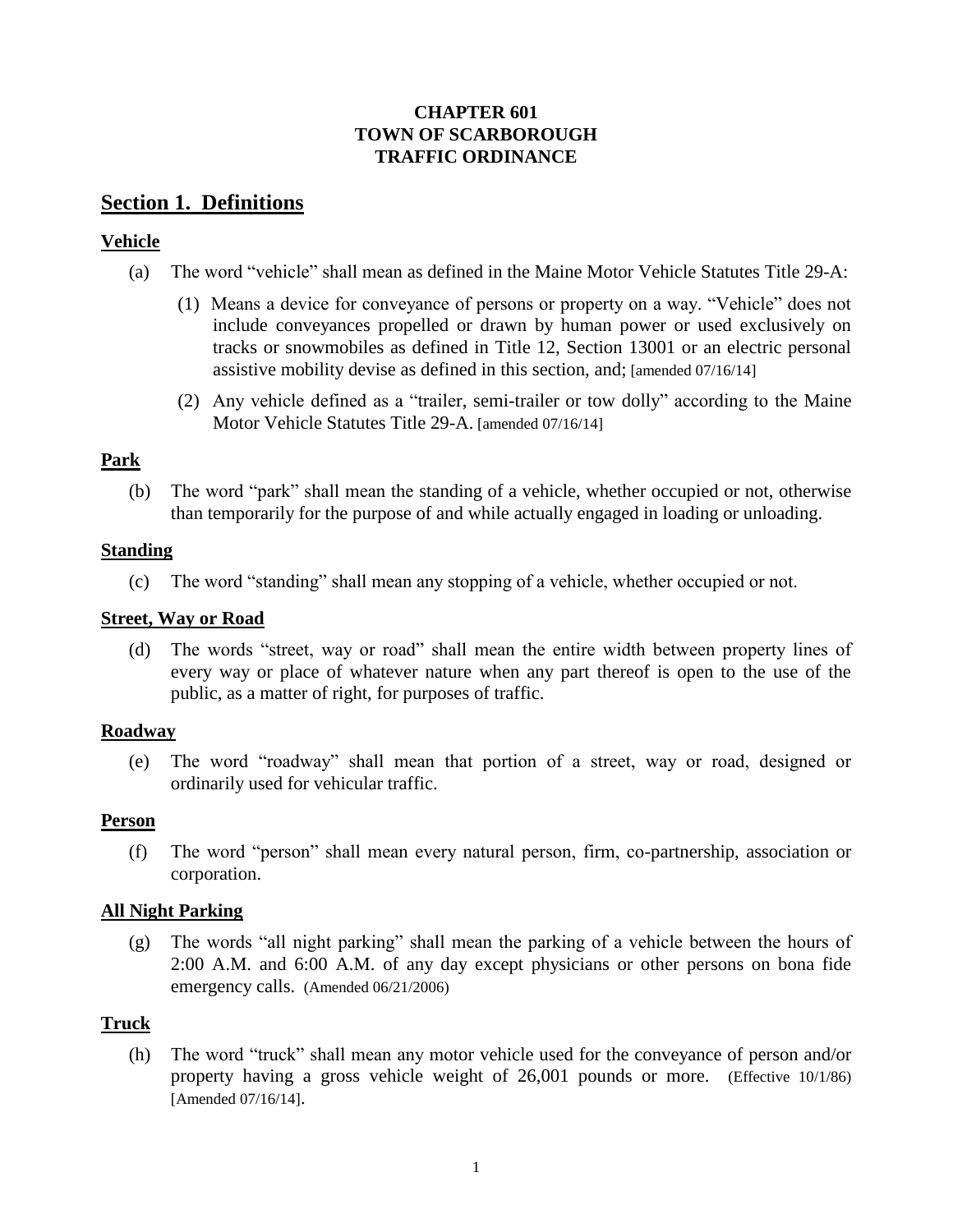#### **Public Safety Traffic Flagger**

(i) As defined in Maine Motor Vehicle Statutes, Title 29-A: means a municipal firefighter, a volunteer firefighter or a member of an emergency medical service licensed by the Department of public Safety. [Adopted 07/16/14]

## <span id="page-6-0"></span>**Section 2. Signs Required.**

No provision of this ordinance for which signs are required shall be enforced against an alleged violator if at the time and place of the alleged violation an official sign is not in proper position and sufficiently legible to be seen by an ordinarily observant person. Whenever a particular section does not state that signs are required, such section shall be effective without signs being erected to give notice thereof.

#### <span id="page-6-1"></span>**Section 3. Unauthorized Signs, Signals or Markings.**

No person shall place, maintain or display upon or in view of any highway any unauthorized sign, signal, marking or device which purports to be or is an imitation of or resembles an official traffic signal or control device or sign or which attempts to direct the movement of traffic, or which hides from view or interferes with the effectiveness of any official traffic control device or any sign or signal, and no person shall place or maintain any commercial advertising. This shall not be deemed to prohibit the erection upon private property adjacent to highways of signs giving useful directional information and of a type that cannot be mistaken for official signs.

Every such prohibited sign, signal, or marking is hereby declared to be a public nuisance and the Chief of Police is hereby empowered to remove the same or cause it to be removed without notice.

#### <span id="page-6-2"></span>**Section 4. Prohibited Parking. [amended 07/16/14]**

No person shall park a vehicle upon a street, way or road for the principal purpose of:

- (a) Displaying it for sale;
- (b) Washing, greasing or repairing such vehicle except for repairs necessitated by an emergency;
- (c) For the primary purpose of advertising;
- (d) Or for the sale of any personal property, or for the exercise of any business, profession or calling.

#### <span id="page-6-3"></span>**Section 5. Parking Prohibited, Specific Locations. [amended 07/16/14]**

No person shall park a vehicle in any of the following places, nor shall any person move a vehicle not owned by him into any of the said places, except when necessary to avoid conflict with other traffic or in compliance with the direction of a police officer, other authorized person, or traffic control device:

- (a) On a sidewalk;
- (b) In front of a public or private driveway;
- (c) Within an intersection;
- (d) Within 10 feet of a fire hydrant;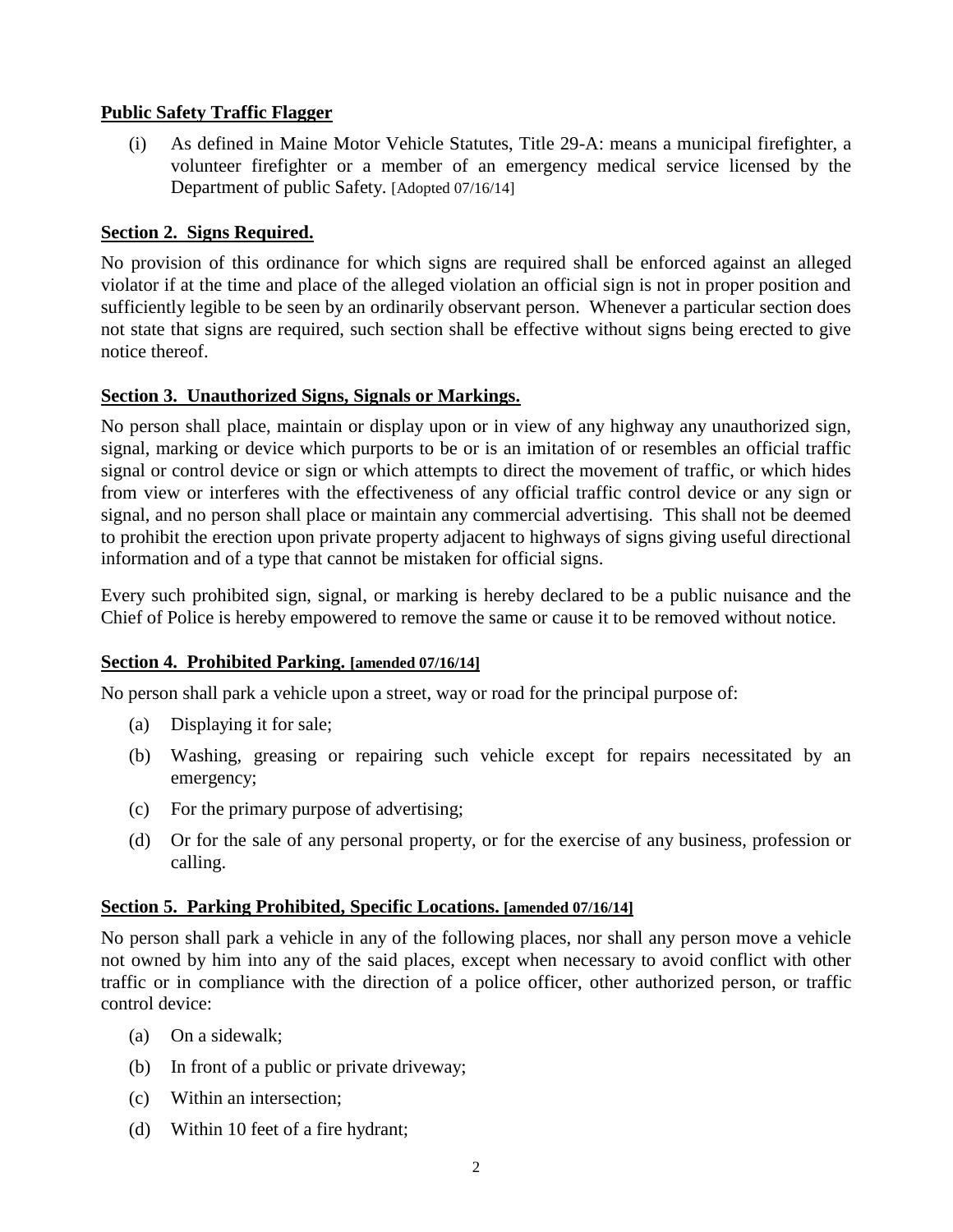- (e) On a crosswalk;
- (f) Within 20 feet of the near corner of the curbs at an intersection;
- (g) Within 30 feet upon the approach of any flashing beacon, stop sign, or traffic control signal located at the side of a roadway;
- (h) Between a safety zone and the adjacent curb;
- (i) Within 20 feet of the driveway entrance to any fire station and on the side of a street opposite the entrance to any fire station;
- (j) Alongside or opposite any street excavation or obstruction when such stopping, standing or parking would obstruct traffic;
- (k) On the roadway side of any vehicle stopped or parked at the edge or curb of a street or double park, so-called;
- (l) Upon any bridge or other elevated structure upon a highway;
- (m) At any place where official signs prohibit stopping.

### <span id="page-7-0"></span>**Section 6. Parking at the Scene of a Fire.**

No person shall park within 500 feet of the scene of a fire and within 400 feet of fire-fighting apparatus at the scene of a fire. [Amended 07/16/14]

### <span id="page-7-1"></span>**Section 7. Snow Removal.**

No vehicle shall be parked at any time on any street, way or road so as to interfere with or hinder the plowing or removal of snow from any street, way or road. The Chief of Police or her/his designee may cause any vehicle so parked to be removed from the street in accordance with the provisions of Section 9 of the Ordinance. [Amended 07/16/14][Amended 11/01/17]

#### <span id="page-7-2"></span>**Section 8. Snow Obstruction.**

No person shall lay, throw, or place, or cause to be laid, thrown or placed on any public street, way or road any snow or ice from private property. If, in the removal of snow or ice from private property, it is necessary to place temporarily snow or ice on any public street, way or road such snow or ice shall immediately be removed from the public street, way or road, by and or at the expense of the person that caused it to be placed on the public street, way or road. [Amended 07/16/14]

#### <span id="page-7-3"></span>**Section 9. Obstruction in Street.**

Any vehicle of any kind or description parked upon a street, way or road at a place, in a manner, or for a length of time prohibited by an ordinance of said Town is hereby declared to be an obstruction in such street, way or road and a menace to the safe and proper regulation of traffic.

## <span id="page-7-4"></span>**Section 10. Frightening Animals.**

The driver of any motor vehicle approaching a person riding, driving or leading any animal, shall use reasonable caution in passing said animal(s). If said person so signals, a driver shall bring his/her motor vehicle to a stop and remain stationary as long as it may be necessary to allow said animal(s) to pass. [Amended  $11/01/17$ ]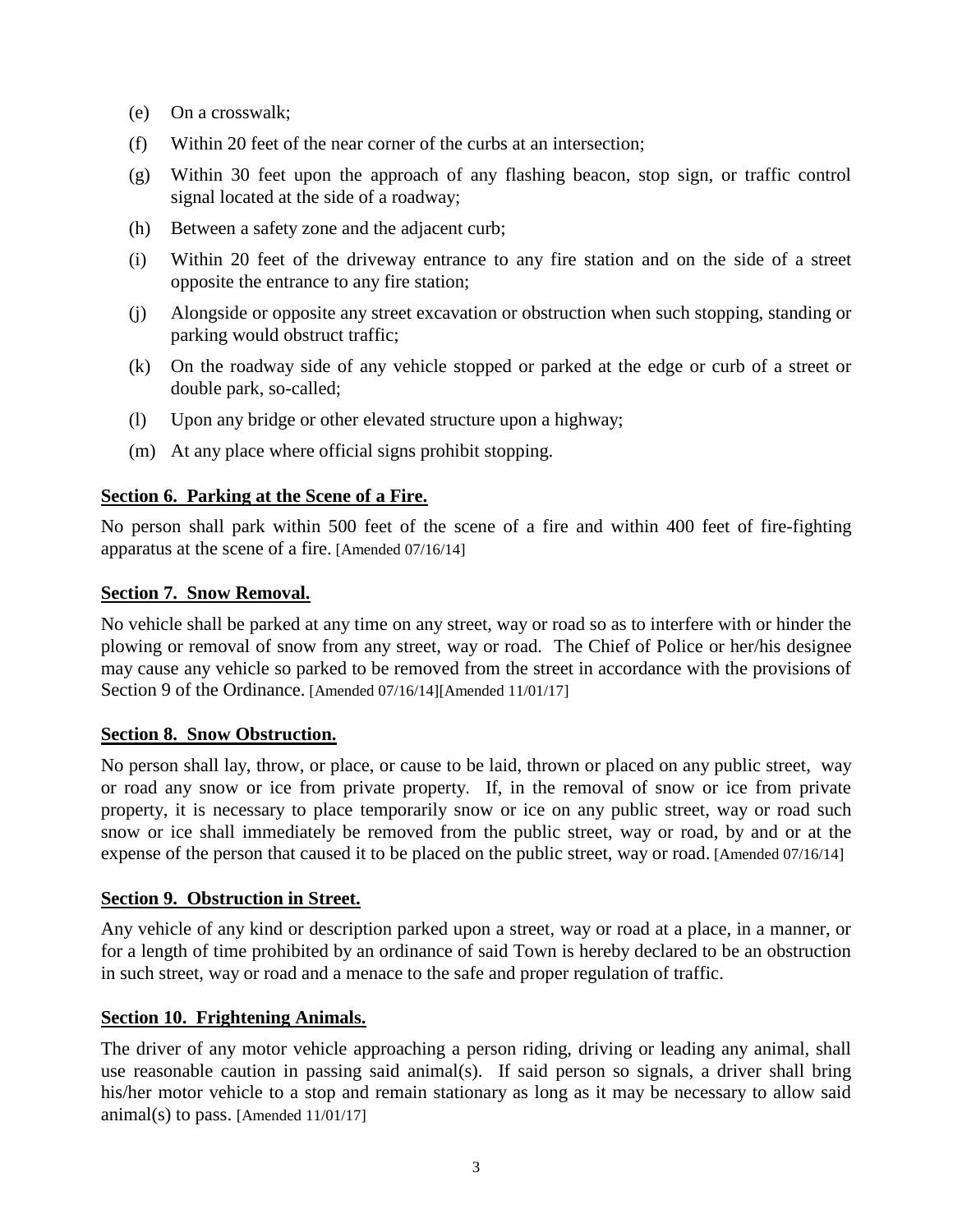#### <span id="page-8-0"></span>**Section 11. Authority to Remove.**

(a) Any vehicle parked or standing in a manner described in Sections 7 and 9 may be removed by, or under the direction of, or at the request of the Chief of Police or any Police Officer of said Town to a garage or storage place. Such police officer may use such force as may be necessary to enter such vehicle and cause the same to be placed in a condition to be moved, and may employ any reputable person, engaged in the business of towing or storing vehicles, for such purpose. Notwithstanding any language herein contained, the removal and storage of a vehicle pursuant to this ordinance, and the payment of the charges specified herein, shall in no way relieve or prevent prosecution for the violation of any provision of the ordinance.

#### <span id="page-8-1"></span>**Notice to owner**

(b) The Police Department shall make every effort to notify as promptly as possible the owner of any such vehicle of its removal from the streets, ways or roads by the quickest means. If this is not possible, a written notice that such vehicle has been impounded shall be sent by the Chief of Police or her/his designee to the owner at her/his last known address as shown by the records of the Secretary of Maine within (5) five business days of the vehicle removal thereof.. If the owner is unknown, the Chief of Police shall cause to be published in any newspaper printed in the City of Portland notice of such impounding, giving the registration number, the motor number and the name, type, and year of said vehicle. [Amended 07/16/14][amended 11/01/17]

#### <span id="page-8-2"></span>**Release of Vehicle**

- (c) Before the owner of such vehicle, or her/his representative, may remove it from the possession of the person towing or storing it, he/she shall: [Amended 11/01/17]
	- (1) Furnish satisfactory evidence of her/his identity and of her/his ownership of said vehicle to the Chief of Police or her/his designee and to the person having possession of the vehicle. [Amended 07/16/14] [Amended 11/01/17]
	- (2) Pay to the person having possession of said vehicle reasonable charges for the towing and storing of said vehicle.
	- (3) Sign a receipt for said vehicle.

#### <span id="page-8-3"></span>**Section 12. Required Obedience.**

Except when otherwise directed by a police officer, or Public Safety Traffic Flagger, the driver of any vehicle and every pedestrian shall obey the instructions of any traffic-control device, signal, sign or marker installed under the provisions of this ordinance or State Law, and every such person shall obey each and every provision of this ordinance. [Amended 07/16/14]

#### <span id="page-8-4"></span>**Section 13. Traffic Control Devices.**

#### <span id="page-8-5"></span>**(a) Authority to install traffic control devices.**

The Council shall place and maintain traffic-control signs, signals, and devices when and as required under the traffic ordinances of this Town to make effective the provisions of said ordinances, and may by order without the necessity of amending this ordinance, place and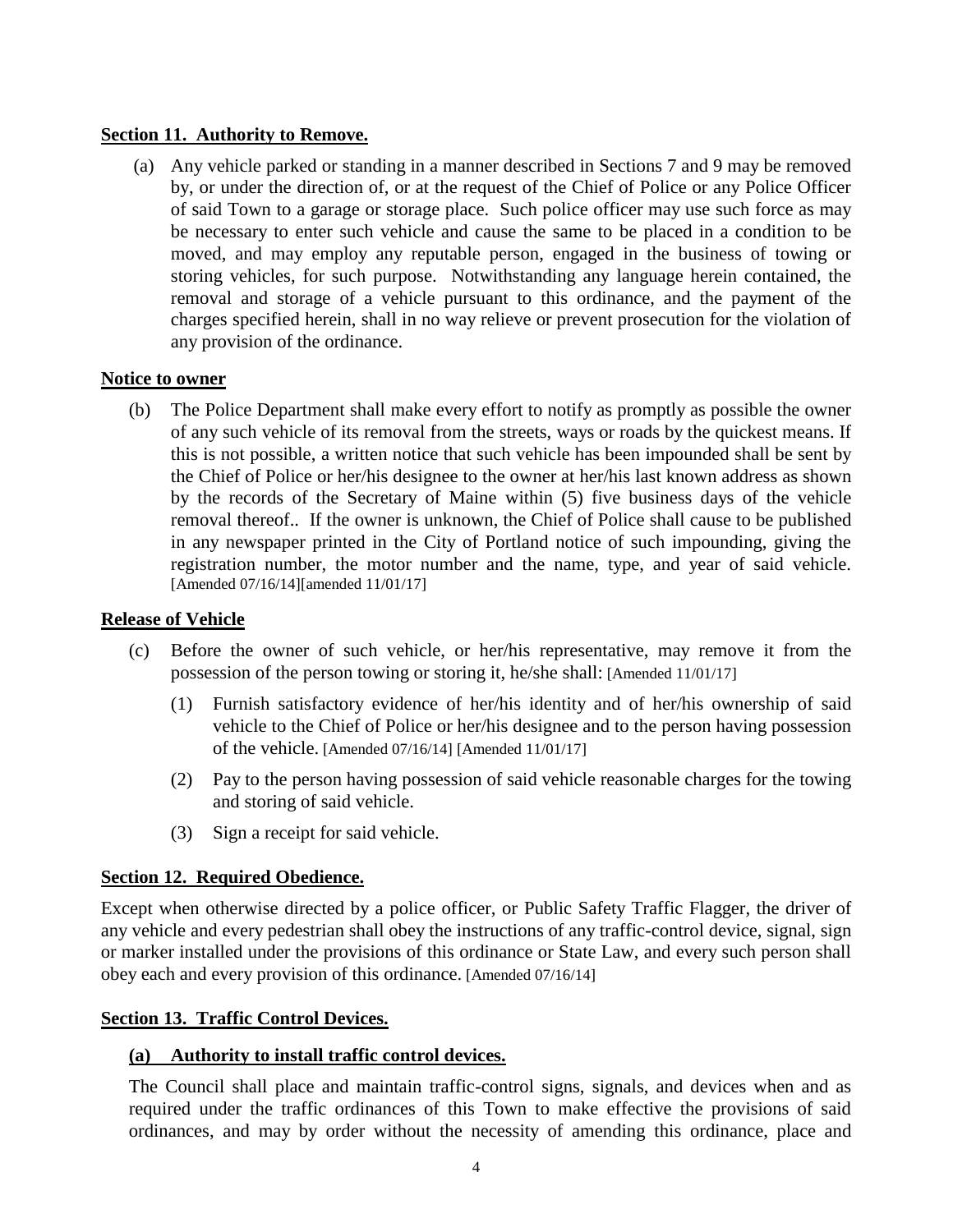maintain such additional traffic-control signs, signals and devices as may be deemed necessary to regulate traffic under the traffic ordinances of the Town or under State Law, or to guide or warn traffic. Such additional traffic-control signs, signals and devices shall have the same force and effect as if placed pursuant to amendments to this ordinance.

(1) Whenever the Council accepts any street or way as a public way, and there are traffic control signs, signals, or devices existing on the street or way at the time of acceptance, and the Council approves the location of such existing traffic control signs, signals or devices as part of the street acceptance, then such traffic control signs, signals or devices shall have the same force and effect as if placed pursuant to an amendment to this Ordinance. [Amended 08/01/90]

## <span id="page-9-0"></span>**(b) Obedience to official traffic-control devices.**

The driver of any vehicle shall obey the instructions of any official traffic-control device applicable thereto placed in accordance with the traffic ordinances of this Town, unless otherwise directed by a police officer or Public Safety Traffic Flagger, subject to the exceptions granted the driver of an authorized emergency vehicle in this ordinance. [Amended 07/16/14]

## <span id="page-9-1"></span>**(c) When traffic devices required for enforcement purposes.**

- (1) No provision of this ordinance for which signs are required shall be enforced against an alleged violator if at the time and place of the alleged violation an official sign is not in proper position and sufficiently legible to be seen by an ordinarily observant person. Whenever a particular section does not state that signs are required, such section shall be effective even though no signs are erected or in place.
- (2) Curb painting shall be yellow only and shall designate restricted areas.

## <span id="page-9-2"></span>**Section 14. Parking on Paved or Improved Surface.**

No vehicle shall be parked on the paved or improved surface of any street, way or road when it is practicable to park elsewhere.

## <span id="page-9-3"></span>**Section 15. Parking on Left.**

No vehicle shall be parked or stopped on the left of any street, way or road so that it is facing oncoming traffic.

## <span id="page-9-4"></span>**Section 16. Movement of Traffic.**

The parking of vehicles and movement of traffic are hereby regulated on the streets or parts of the streets set forth in Section 25, annexed hereto and made a part of this ordinance and, when signs are erected giving notice thereof, the parking of vehicles and movement of traffic shall be regulated as set forth on said Schedule for such streets or parts of streets. [Amended 07/16/14]

## <span id="page-9-5"></span>**Section 17. Prima facie Evidence of Operation.**

No person shall allow, permit or suffer any vehicle registered in her/his name to stand or park on any street, way or road, in violation of any provision of this ordinance. The fact that a vehicle is unlawfully parked shall be prima facie evidence of the unlawful parking of such vehicle by the person in whose name such vehicle is registered. [Amended 07/16/14] [Amended 11/01/17]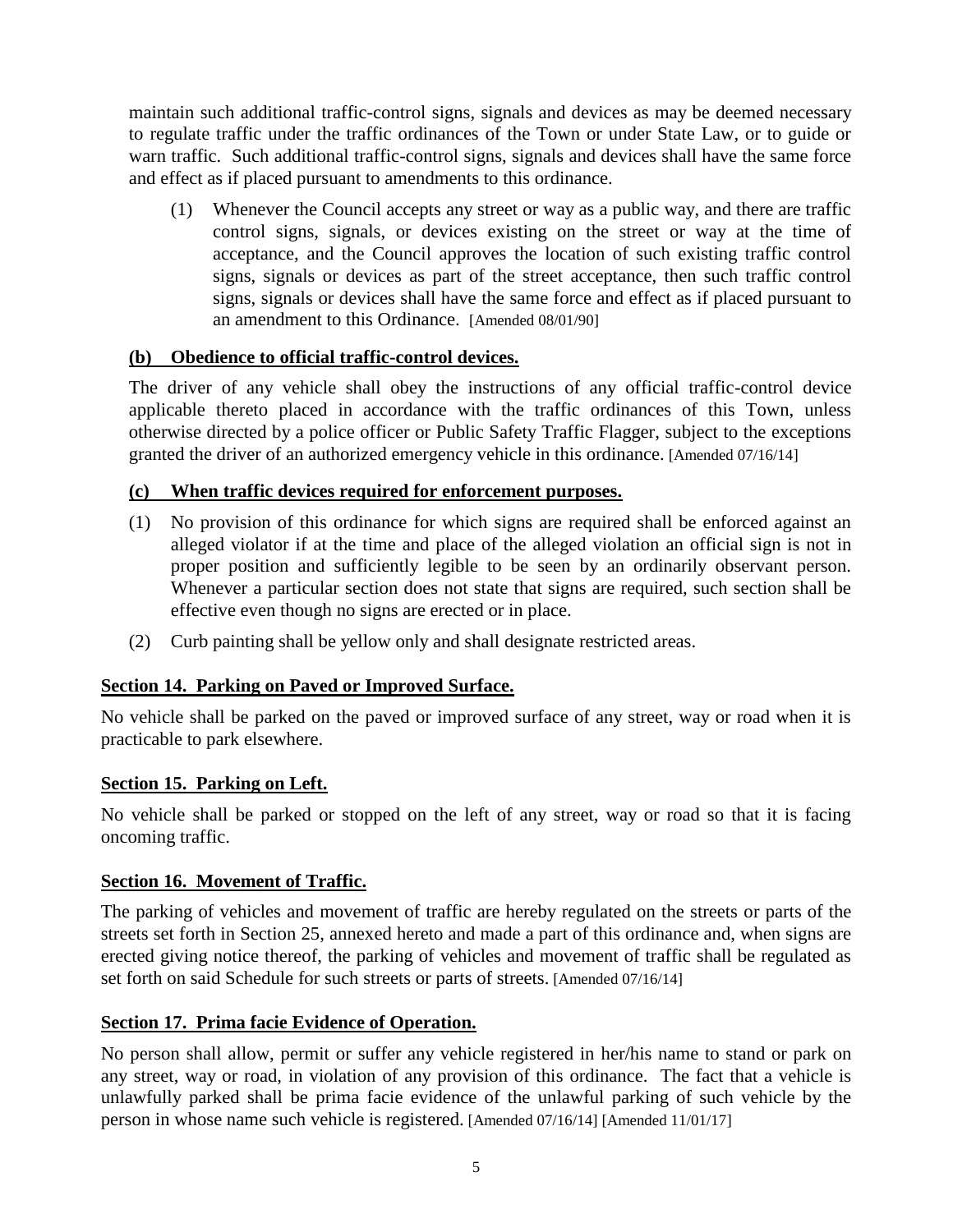## <span id="page-10-0"></span>**Section 18. True name to be Given.**

It shall be unlawful for any person when given a notice by any police officer or other authorized person to appear to answer for an offense against any provision of this ordinance to give other than her/his name and true place of residence or address, upon the request of such police officer or other authorized person. [Amended 11/01/17]

#### <span id="page-10-1"></span>**Section 19. Temporary Signs.**

The Chief of Police or her/his designee is hereby authorized to place temporary no-parking signs, detour signs, and to route traffic by personal direction of police officers and/or Public Safety Traffic Flagger of the Town of Scarborough in circumstances of emergency or congestion such as, but not limited to fires, funerals, church services, parades, sporting events and also where the traffic generated by private business locations requires such directional and control. [Amended 07/16/14] [Amended 11/01/17]

### <span id="page-10-2"></span>**Section 20. Snow Accumulation.**

When the width of a roadway is decreased by reason of snow accumulation, or by any other reason, to less than twelve feet, the Chief of Police is authorized to prescribe temporary traffic and parking regulations and to place such temporary signs as may be necessary to give notice of the regulations.

### <span id="page-10-4"></span><span id="page-10-3"></span>**Section 21. Pedestrians Rights and Duties. [Amended 07/16/14]**

### **(a) Pedestrians to use right half of crosswalks.**

Pedestrians shall move, whenever practicable, upon the right half of crosswalks.

#### **(b) Prohibited crossing.**

No pedestrian shall cross a roadway other than in a crosswalk (in the central traffic district or) in any business district.

## <span id="page-10-5"></span>**(c) Obedience of pedestrians to bridge and railroad signals.**

- (1) No pedestrian shall enter or remain upon any bridge or approach thereto beyond the bridge signal, gate or barrier after a bridge operation signal indication has been given.
- (2) No pedestrian shall pass through, around, over or under any crossing gate or barrier at a railroad grade crossing or bridge while such gate or barrier is closed or is being opened or closed.

## <span id="page-10-6"></span>**(d) Pedestrians soliciting rides or business.**

- (1) No person shall stand in a roadway or a sidewalk for the purpose of soliciting a ride, employment or business from the occupant of any vehicle. [Amended 07/16/2014]
- (2) No person shall stand on or in proximity to a street or highway for the purpose of soliciting the watching or guarding of any vehicle while parked or about to be parked on a street or highway.

#### <span id="page-10-7"></span>**Section 22. Penalty.**

Whoever violates any of the provisions of this Ordinance shall be punished by a fine of not more than Eighty (\$80.00) Dollars for each offense, except for handicapped parking violations which shall be \$120.00 for each offense, to be recovered, on complaint, to the use of the Town of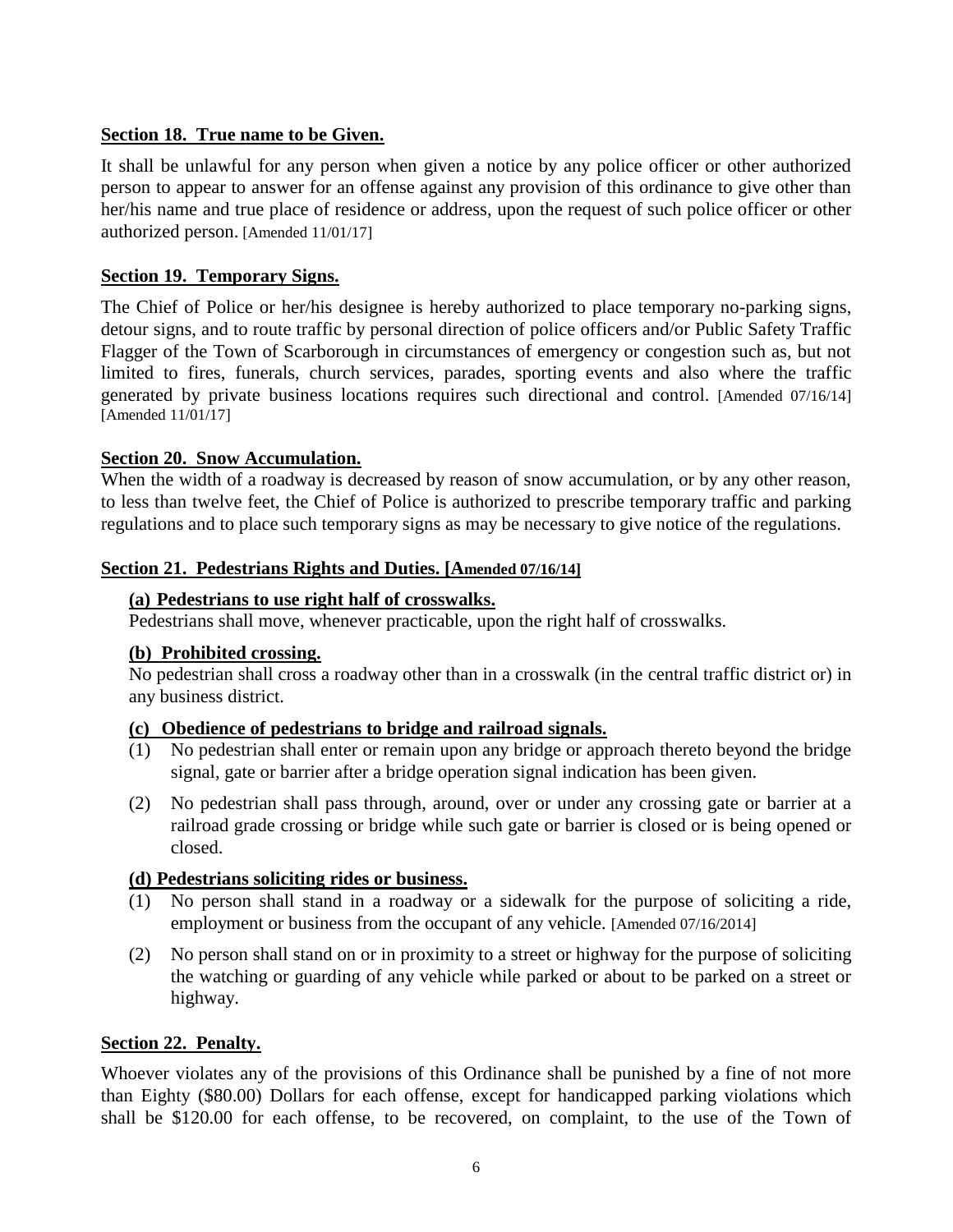Scarborough or by imprisonment for not more than ten (10) days or by both such fine and imprisonment. If payment of a ticket is received at the Scarborough Municipal Building within 30 days after the date of issuance of the ticket, the fine shall be reduced to \$40.00, or \$60.00 for handicapped parking violations. [Amended 06/21/06]

## <span id="page-11-0"></span>**Section 23. Citation on Illegally Parked Vehicles.**

Whenever any motor vehicle is found parked in violation of any of the restrictions imposed by ordinance of this Town or by State Law, the officer or other authorized person finding such vehicle may take its registration number and may take any other information displayed on the vehicle which may identify the registered owner and may conspicuously affix to such vehicle a parking ticket, on a form provided by the Town, for the registered owner to answer to the charge against her/him within 5 days during the hours and at a place specified on the ticket. The penalty on illegally parked vehicles shall be \$80.00 for each offense, except for handicapped parking violations which shall be \$120.00 for each offense. [Amended June 1990][Amended 06/21/06] [Amended 07/16/14] [Amended 11/01/17]

## <span id="page-11-1"></span>**Section 24. Appealing the Issuance of a Parking Ticket.**

A registered owner of a motor vehicle that has been issued a parking ticket in violation of this ordinance may request that the issuance of the ticket be rescinded by appealing the issuance of the ticket. An appeal shall be made by delivering to the Scarborough Police Department, within seven business days of the issuance of the ticket, a written appeal on a form to be provided by the Scarborough Police Department. Delivery of the appeal shall be accomplished by hand delivery to the Police Department or by deposit in the United States mail, postage prepaid, properly addressed to the Chief of Police and post marked within seven business days of the issuance of the ticket. The Chief of Police or her/his designee shall render a written decision granting or denying the appeal within ten business days of the submission of the appeal. Written notice of the decision shall be sent by regular mail to the registered owner of the motor vehicle. (amended 06/21/2006) [Amended 11/01/17]

## <span id="page-11-2"></span>**Section 25. Parking Restrictions.**

## <span id="page-11-3"></span>**A. PARKING RESTRICTIONS**

## <span id="page-11-4"></span>I. NO PARKING AT ANY TIME.

No person shall park a vehicle in any of the following places except when necessary to avoid conflict with other traffic or in compliance with direction of a police officer or authorized person or traffic control device. [Amended 07/16/14]

- (1) No all-night parking upon any street (year round) between the hours of 2 A.M. and 6 A.M.
- (2) Upon the Pleasant Hill Road from U.S. Route One to the Rigby Road.
- (3) Upon the westerly side of the Willowdale Road from U.S. Route One to the end of the Town right-of-way. (Parking permitted on the easterly side).
- (4) Upon the Black Point Road from the Old Neck Road to Kirkwood Road. No parking on the Black Point Road from Ferry Road to the end of the Public Way at Prouts Neck. [Amended 11/16/94]
- (5) Upon the Broadturn Road within 50' of U.S. Route One to end.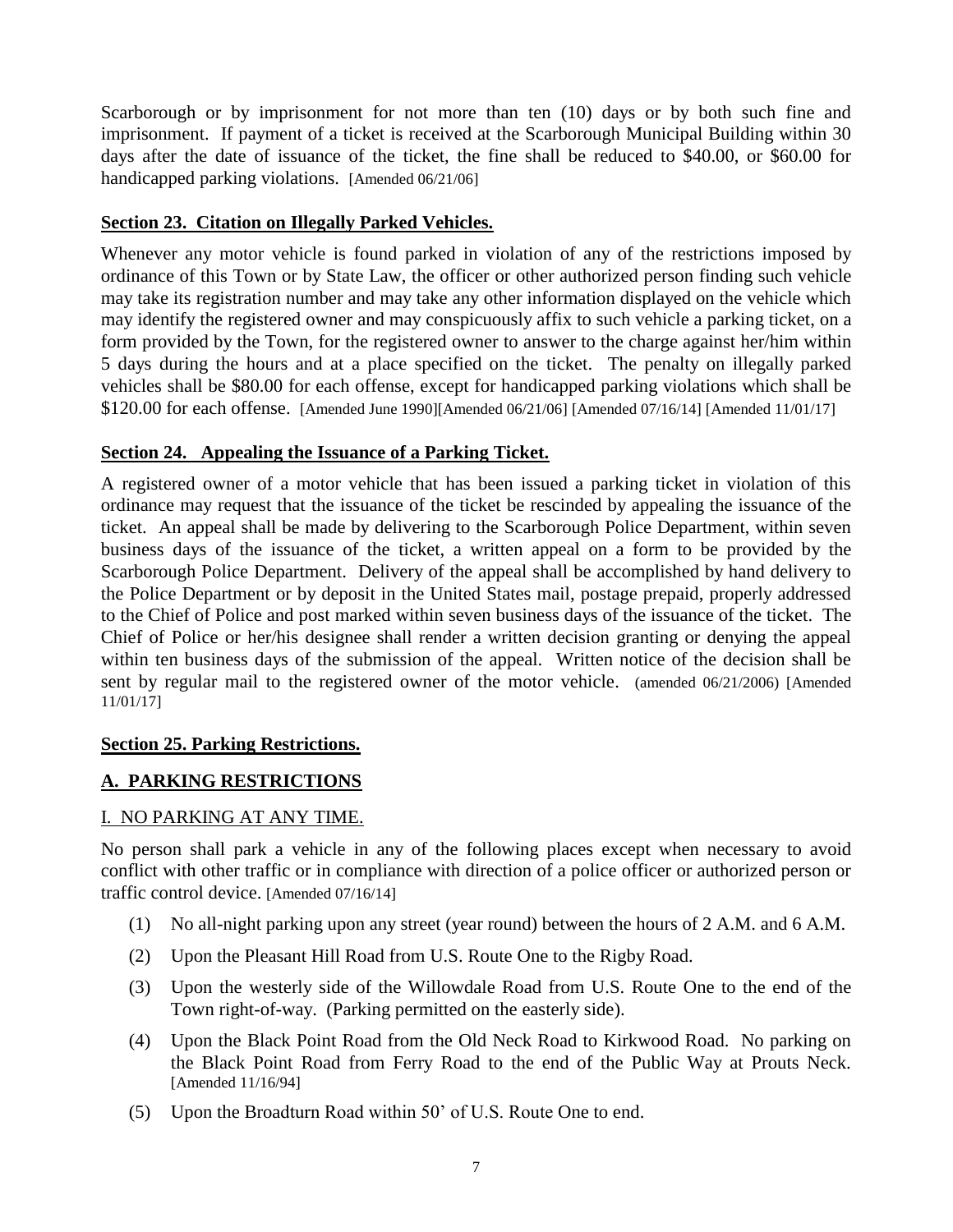- (6) Upon the Pine Point Road (Route #9) within 50' of U.S. Route One.
- (7) Upon U.S. Route One from the South Portland line to the Saco line (both sides).
- (8) No parking on the northerly side of Southgate Road for a distance of not less than 200 feet from the intersection of U.S. Route One. No parking on the southerly side of Southgate Road for a distance of not less than 60 feet from the intersection of U.S. Route One.
- (9) Upon Pillsbury Drive (entire length).
- (10) East Grand Avenue (east side) one parking space in front of 19 East Grand Avenue formerly; Colony Motel, no parking. [Adopted 10/6/76]
- (11) Avenue One Extension (entire length from King Street to the ocean). [Amended 6/7/89] [Amended 07/16/14]
- (12) Upon Douglas Circle (from Pine Point Road to a point fifty feet beyond the start of the circle) both sides of the road. [Amended 08/01/90]
- (13) On Elmwood Avenue from Greenacres Lane to the Dead End by Sewer Pumping Station. [Amended 08/01/90]
- (14) Eastern Road (on the southerly side only, from Route 207 to the east, entire length. [Amended August 1, 1990]
- (15) Orchard Street (upon the southerly side only) from U.S. Route 1 to Carriage Way. [Amended 08/18/04]
- (16) Upon the southerly side (ocean side) the entire length of Eagles Nest Drive. [Amended 09/07/04]
- (17) No parking along Bayview Avenue from Houghton Street to Pearl Street. (Adopted J01/20/10]
- (18) No parking on north side of Gorham Road from 183 Gorham Road to the intersection of Gorham Road and Spring Street at number 209 and on the south side of Gorham Road from the westerly end of the stockade fence fronting on [200 Gorham Road,](https://maps.google.com/?q=188+Gorham+Road&entry=gmail&source=g) easterly for a distance of 50 yards. [amended 12/21/17]
- (19) Within 50 feet of the southwest most corner of the entrance to or within 50 feet of the northeast most corner of the exit to the Scarborough Beach State Park, located at 418 Black Point Road. [adopted 08/15/18]
- <span id="page-12-0"></span>II. HIGGINS BEACH.[amended 01/19/2011][amended02/16/2011][amended 06/05/2019]
	- a. Upon any of the public streets or highways within the area known as Higgins Beach. For the purpose of this Ordinance the Higgins Beach area is defined as including the area bounded on the South by the Atlantic Ocean, on the East by the Spurwink River, on the West by the property now or formerly of one Edward Piper and on the North by the Spurwink Road (Route #77).

Parking shall be allowed on the easterly side of Acorn Lane from September 16<sup>h</sup> to April  $30<sup>th</sup>$ .

- b. Exempt from paragraph (a) of this subsection are the following:
	- (i) two handicapped parking spaces on Bayview Avenue across from Ashton Street, with no time limit. (amended April 21, 1999)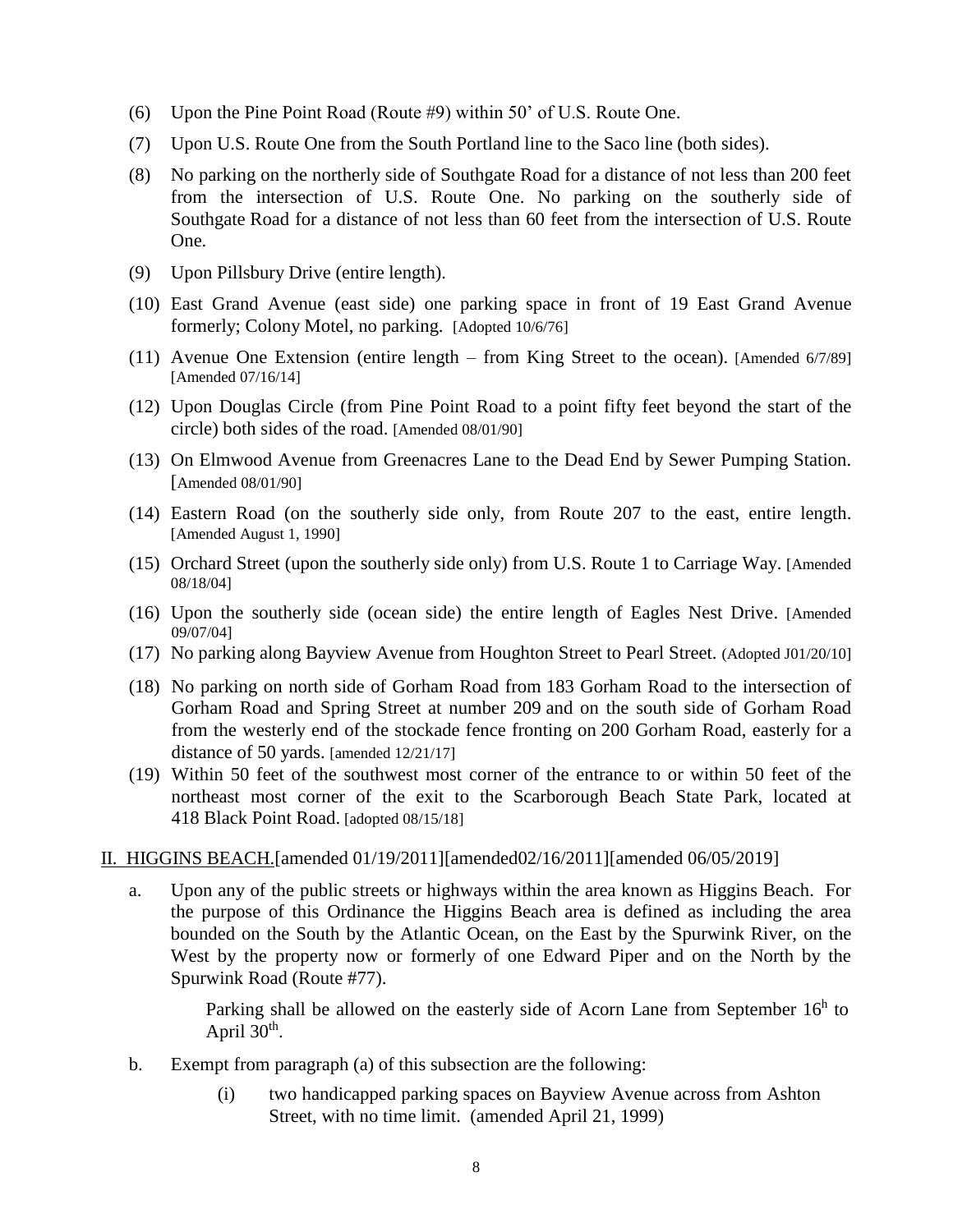- (ii) 1 hour parking shall be allowed, from 6:00 a.m. to 10:00 p.m., in designated metered parking spaces, on the ocean side only of Bayview Avenue. From the end of the drop-off zone to Morning Street from September  $16<sup>th</sup>$  to April  $30<sup>th</sup>$ , the 1 hour parking shall not be in effect. [amended November 4, 2015]
- (iii) On all other areas of Bayview Avenue there shall be no parking at any time, except during the off-season [September  $16<sup>th</sup>$  to April 30<sup>th</sup>] on the ocean side of Bayview Avenue from Morning Street to Vesper Street. (amended02/16/2011)
- (iiii) there shall be no parking on any of the other streets year round unless otherwise noted herein.
- c. Upon either side of Spurwink Road (Route #77), from Pleasant Hill Road continuing to the Southerly side of Dorado Drive.
- d. A five-minute drop-off zone, year round. on the ocean side of Bayview Avenue only outside the travel lane beginning at Pearl Street and continuing approximately 90 feet north toward Ashton Street.
- e. Vehicles found in the Higgins Beach Parking lot outside of the posted operational hours will be subject to ticketing as established in Section 22 of this Ordinance.
- <span id="page-13-0"></span>III. PROUTS NECK (from May 1 to September 15 of each year).
	- a. Upon any of the public streets or highways within the are known as Prouts Neck area. For the purpose of this Ordinance, the Prouts Neck area is defined as including the area generally South of the property at 364 Black Point Road, now or formerly owned by Eucharist Archambault on the Prouts Neck Road. (Black Point Road). [Amended 07/16/14]
	- b. Black Point Road from Kirkwood Road to Ferry Road. [Amended 11/14/94]
- <span id="page-13-1"></span>IV. PINE POINT (from May 1 to September 15 of each year). Revised February 1980 [09/06/17].
	- (1) Upon certain of the public streets or highways within the Pine Point area known as Oak, Granite, Bliss, Dover, Pine, Beach, Sea Rose Lane, Bay, Ninth, or Eleventh Streets.
	- (2) King Street (or Front Street) from Pine Point Road to Avenue Seven both sides. [Amended 07/21/77]
	- (3) Entire length of Riversands Drive both sides.
	- (4) On the Easterly side of Avenue Five from Jones Creek Drive to King Street.
	- (5) On both sides of Avenue Five from King Street to the Ocean.
	- (6) Driftwood Lane (the entire length both sides).
	- (7) Upon East Grand Avenue  $\frac{Except}{except}$  in accordance with the following: [Amended 09/21/03]
		- a. On the Northerly side of East Grand Avenue in front of number 3 East Grand Avenue at CMP Pole #116 back to Pine Point Road – No Parking. [Amended 09/06/17]
		- b. On the Ocean side of East Grand Avenue from the Old Orchard Line to a point opposite the Westerly side of 27 East Grand Avenue - No Parking. [Amended 07/16/14]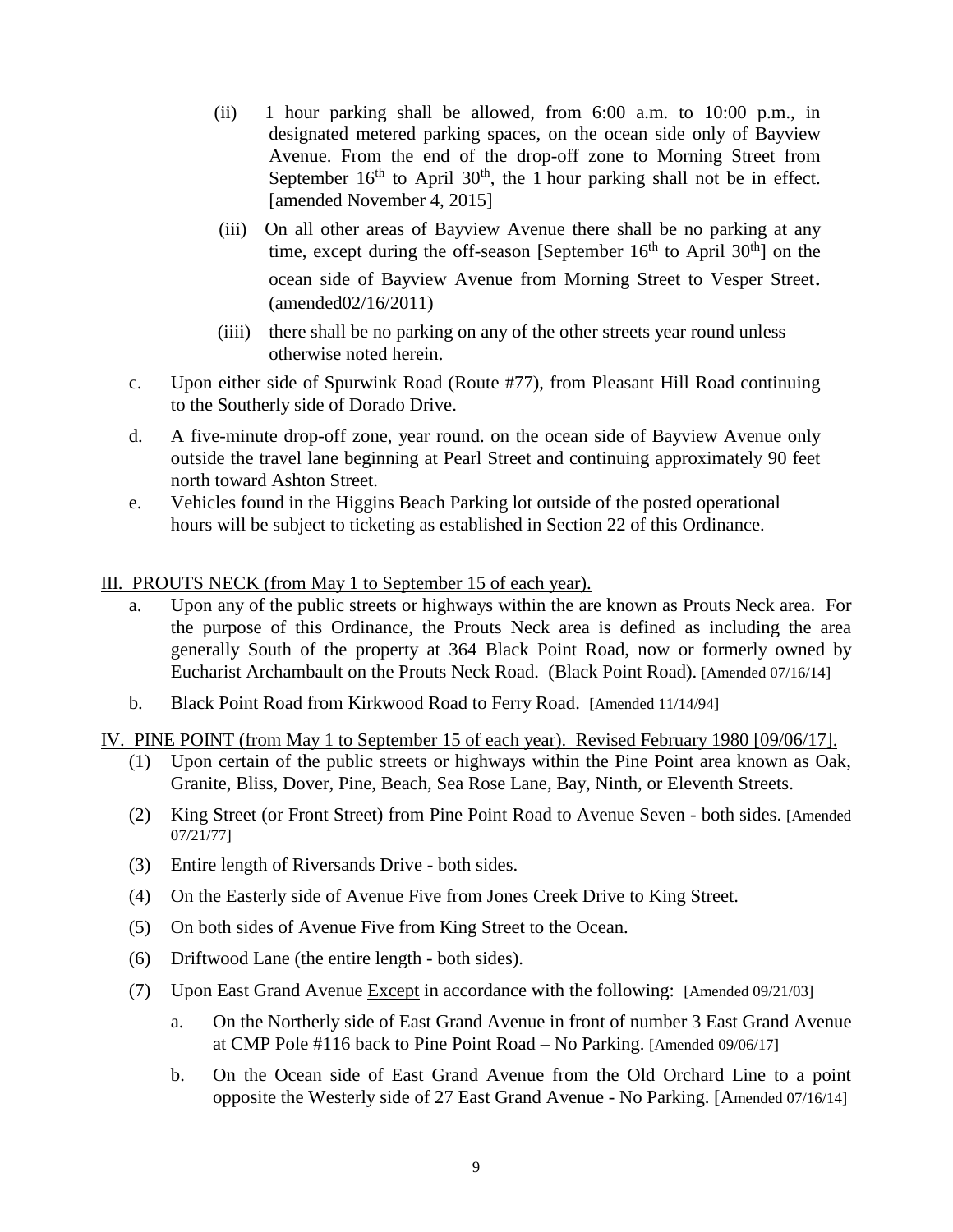- d. On the Northerly side of East Grand Avenue each business shall have one designated parking space in front of the business for the business - 20-minute business parking.
- c. From CMP Pole #116 at 3 East Grand Avenue to the Old Orchard Line "Unlimited Parking Within Designated Spaces Only". [Amended 09/06/17]
- (8) Tasker Avenue Both sides from Jones Creek Drive to King Street.
- (9) Upon both sides of Avenue One, Avenue Two, Avenue Three and Avenue Six, from Jones Creek Drive to King Street. [Amended 07/16/14]
- (10) On the East Side of Avenue Four from Jones Creek Drive to King Street.
- (11) On the Northerly side of Jones Creek Drive from the Pine Point Road to the intersection of Avenue Four. [Amended 05/05/82]
- (12) On the Northerly side of Jones Creek Drive from the intersection of Avenue Four to the intersection of Avenue Six - 20 minutes business parking. [Amended 05/05/82]

<span id="page-14-0"></span>IV-1. PINE POINT (from May 1 to September 15 of each year).

- (1) On Pine Point Road (formerly Depot Street) from East Grand Avenue to the Ocean.
- (2) On Pine Point Road, both sides, within twenty (20) feet of either side of the driveway opening of the Audubon Nature Center.
- (3) No parking shall be allowed on Pine Point Road from east Grand Avenue to Snow Canning Road, except for within the delineated on-street parking spaces on the southwesterly side of the road. [adopted 03-01-17]

IV-2. PINE POINT - CO-OP (Time Limit) [adopted 1/06/99][amended 06/05/19][amended 05/19/2021]

- (1) Pine Point Co-Op (Time Limit Adopted 11/06/99): The thirteen (13) parking spaced, three (3) of which shall be designated as handicapped parking, located along the front northeasterly corner of the site plan designated Scarborough Town Landing shall be limited to a total time limit of 30 minutes parking year round. An additional four (4) handicapped parking spaces with no time limit shall be located in the next row back.
- (2) Fifteen (15) double parking spaces in the second row to the right of the entry road facing toward the pier, shall be designated as "Commercial Fisherman – including trailers" with red painted lines and additional signage to read "Parking by Commercial Permit Only." April 15th to September 15th from 8:00 a.m. to 5:00 p.m. Violators subject to ticketing." Vehicles required to display a Town of Scarborough Commercial Sticker.
- (3)The unpaved (aka gravel) parking lot to the left of the entry road facing toward Jones Creek shall be maintained for "Parking – Commercial Fisherman Only. April 15th to September 15th from 8:00 a.m. to 5:00 p.m. Violators subject to ticketing" and designated with signage. Vehicles required to display a Town of Scarborough Commercial Sticker.

## <span id="page-14-1"></span>V. TWO ROD ROAD (from May 1 to October 30 of each year).

(1) No parking at any time on the Two Rod Road from Holmes Road southerly a direction of 1500 feet.

## <span id="page-14-2"></span>VI. LOADING AND UNLOADING ZONES.

- (1) 63 King Street 20 minute business zone.
- (2) 27 East Grand Avenue 20 minutes business zone.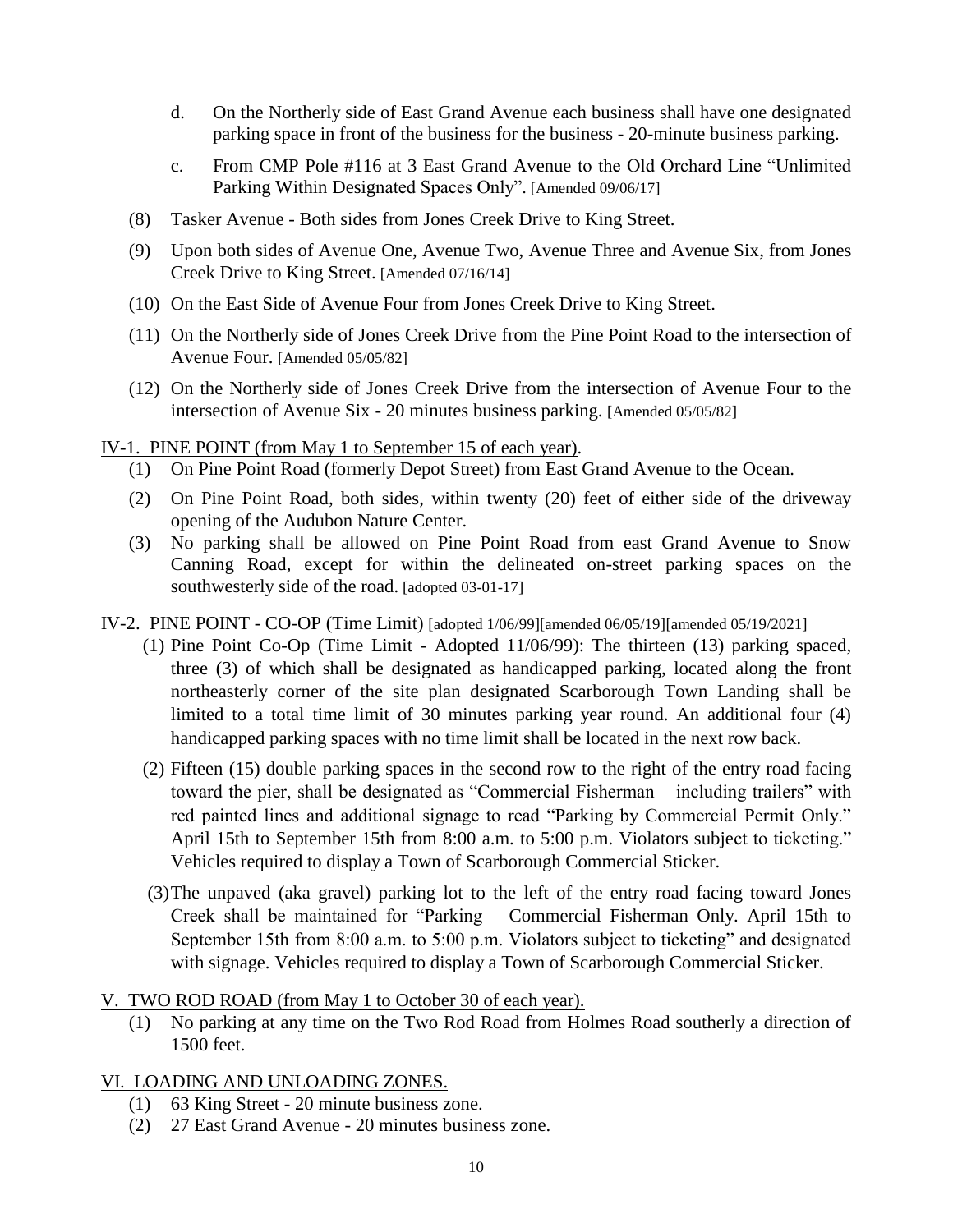- (3) 49 East Grand Avenue 20 minutes business zone.
- (4) Ferry Beach Public Landing Boat Landing Ramp 20 minute limit.

### <span id="page-15-0"></span>VII. From 11:00 P.M. to 5:00 A.M. (Revised May 1982) (Amended June 1990) (Amended June 5, 2002)

- (1) Ferry Road and Ferry Beach Public Landing.
- (2) Hurd Memorial Park.
- (3) Bi-Centennial Parking Lot.
- (4) Pine Point Public Landing.

<span id="page-15-1"></span>VIII. Deleted by Council Action on 5/5/82.

<span id="page-15-2"></span>IX. Amended 6/7/89 see Section 30, A - I.

## <span id="page-15-3"></span>X. HANDICAPPED PARKING [Enacted 02/02/83][Amended 06/17/92]

It shall be unlawful for any vehicle to park in a parking space(s) designated as handicapped parking space without first displaying a special registration plate or placard issued under Title 29, Section 252, M.R.S.A. or a similar plate issued by another state. There shall be adjacent to and visible from each handicapped parking space(s) a posted sign containing the wording *"Handicapped Parking"* and denoting the International Handicap Symbol of Accessibility depicted in white on a blue background.

### XI. ORCHARD STREET.

No parking shall be allowed on Orchard Street, except for three (3) parking spaces located along the southerly side of Orchard Street [Church side of Street].

## <span id="page-15-4"></span>**B. LOCATIONS WHERE U-TURNS ARE NOT PERMITTED.**

I.On U.S. Route #1 from the South Portland Line to the Saco Line.

## <span id="page-15-5"></span>**C. ONE WAY STREETS AND ALLEYS.**

## <span id="page-15-6"></span>I. Authority to sign one way streets.

Whenever any ordinance of this Town designates any one-way street the Town Council shall place and maintain signs giving notice thereof, and such regulation shall not be effective unless such signs are in place. Signs indicating the direction of lawful movement shall be placed at every intersection where movement of traffic in the opposite direction is prohibited.

## <span id="page-15-7"></span>II. One-Way Streets.

Upon the following streets vehicular traffic shall move only in the following specified directions:

- (1) Ocean Avenue shall be one-way from Greenwood Avenue southeasterly to Bayview Avenue.
- (2) Pearl Street shall be one-way from Bayview Avenue northwesterly to Greenwood Avenue.
- (3) Ashton Street shall be one-way from Bayview Avenue northwesterly to Greenwood Avenue and add a stop sign at Bayview Avenue and Ashton Street. [Amended 12/06/00)
- (4) Morning Street shall be one-way from Bayview Avenue northwesterly to Greenwood Avenue.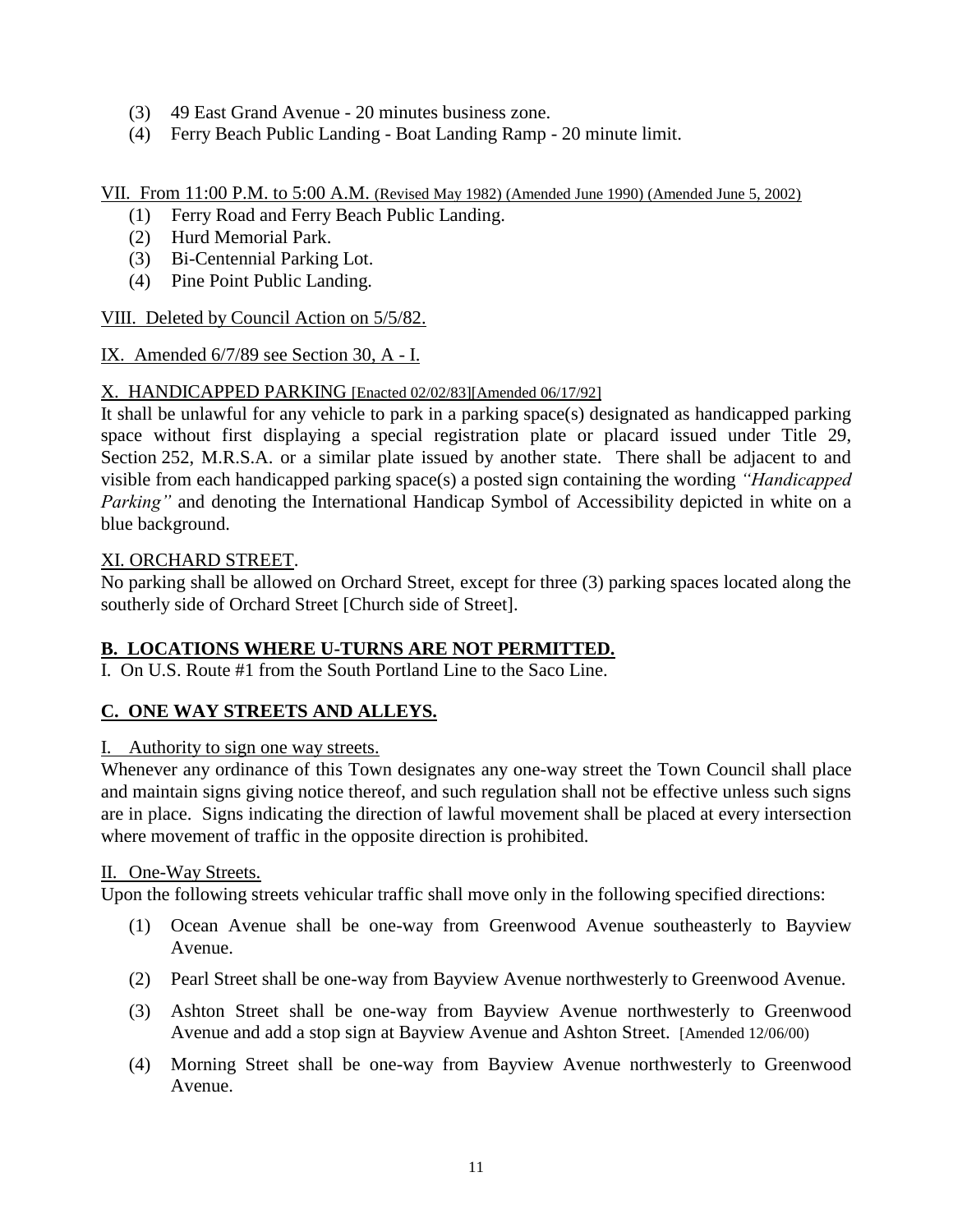- (5) Houghton Street shall be one-way from Bayview Avenue northwesterly to Greenwood Avenue. [Amended 12/06/00]
- (6) Bayview Avenue shall be one-way from Ocean Avenue southwesterly to Houghton Street. [Amended 12/06/00]
- (7) Bayview Avenue shall be one-way from Ocean Avenue northeasterly to Morning Street. [Amended 12/06/00]

### <span id="page-16-0"></span>**D. SPEED LIMITS IN CERTAIN AREAS.**

#### <span id="page-16-1"></span>I. DUNSTAN AREA.

- (1) Broadturn Road from U.S. Route One to Urban line. Maximum speed limit 30 M.P.H.
- (2) Old Blue Point Road from U.S. Route One to Urban line. Maximum speed limit 35 M.P.H.

#### <span id="page-16-2"></span>II. PINE POINT AREA.

- (1) Pine Point Area All streets easterly of Depot Street including Depot Street. Maximum speed limit 25 M.P.H.
- (2) Ross Road from Pine Point Road ½ mile on Ross Road. Maximum speed limit 25 M.P.H.

#### <span id="page-16-3"></span>III. HIGGINS BEACH AREA.

(1) All streets including Ocean Avenue. Maximum speed limit 25 M.P.H.

#### <span id="page-16-4"></span>IV. PLEASANT HILL AREA.

- (1) Highland Avenue from Pleasant Hill Road to Chamberlain Road. Maximum speed limit 35 M.P.H.
- (2) Gunstock Road, entire length. Maximum speed limit is 25 M.P.H. 06/01/94
- (3) Powder Horn Drive, entire length. Maximum speed limit is 25 M.P.H. 06/01/94
- (4) Schooner Road, entire length. Maximum speed limit is 25 M.P.H. 06/01/94
- (5) Honeysuckle Lane. Maximum speed limit 25 M.P.H. starting at the junction of Lilac Lane and extending northeasterly to the end of the pavement, a total distance of 0.25 miles. 09/06/2000
- (6) Magnolia Lane. Maximum speed limit is 25 M.P.H. starting at the junction of Highland Avenue and extending southeasterly to the junction of Honeysuckle Lane, a total distance of 0.04 mils. 09/06/2000
- (7) Lilac Lane. Maximum speed limit is 25 M.P.H. starting at the junction of Highland Avenue and extending southeasterly to the end of the pavement, a total distance of 0.20 miles. 09/06/2000

#### <span id="page-16-5"></span>V. MAPLE AVENUE

(1) Maple Avenue from U.S. Route #1 to Route #114. Maximum speed limit 25 M.P.H. 06/01/94

#### <span id="page-16-6"></span>VI. SAWYER ROAD.

(1) Sawyer Road from U.S. Route #1 to Route #114. Maximum speed limit 35 M.P.H.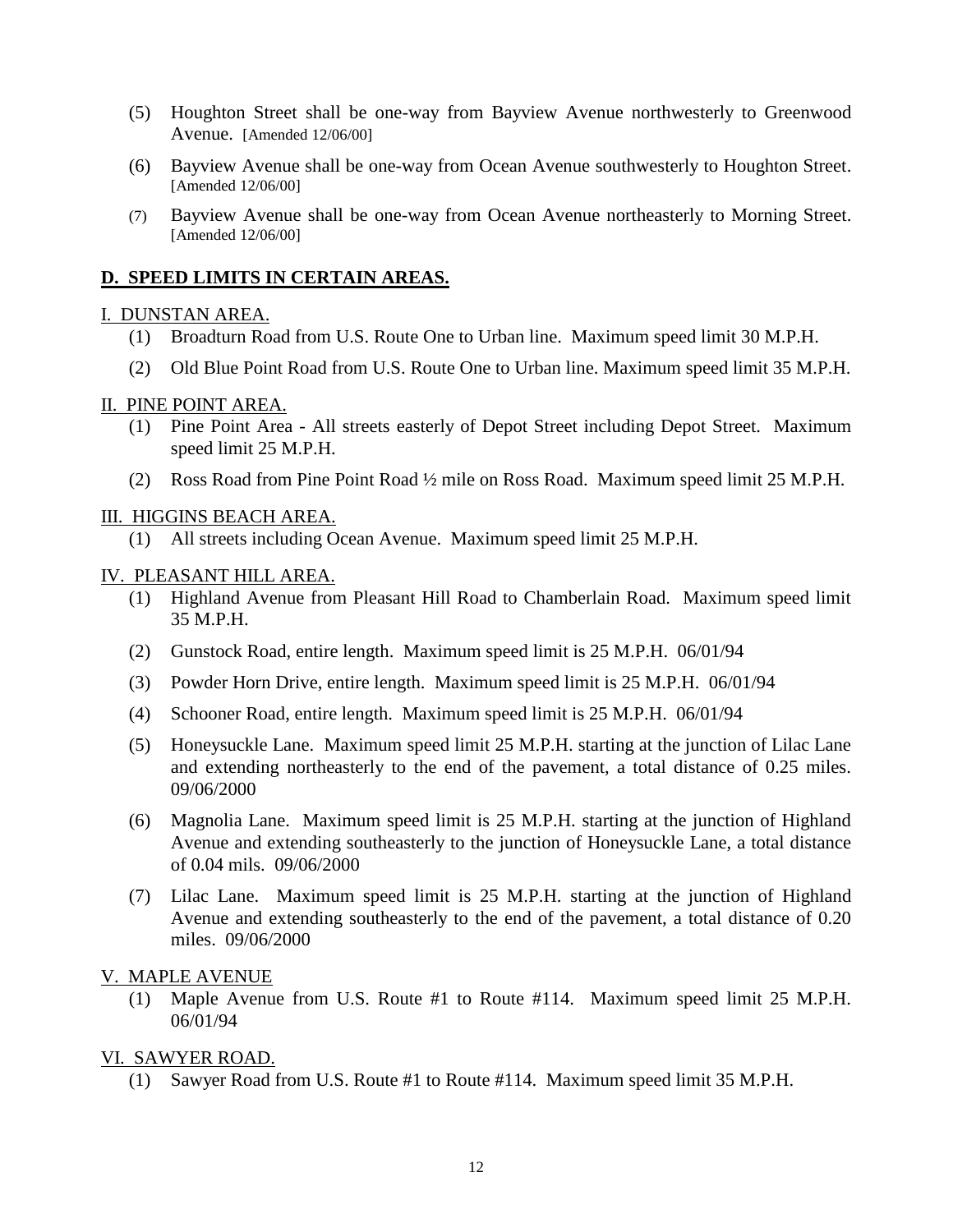#### <span id="page-17-0"></span>VII. OLD MILLBROOK AREA.

(1) Old Millbrook Area - All streets. Maximum speed limit 25 M.P.H.

## <span id="page-17-1"></span>VIII. FOGG ROAD.

- (a) Fogg Road from Route #207 to and extending easterly to a point opposite CMP/NET Pole #19 a total distance of .80 mile. Maximum speed limit 35 M.P.H. (8/8/75).
- (b) Fogg Road from a point opposite CMP/NET pole #19 easterly to the junction of Pleasant Hill Road a total distance of .70 mile. Maximum speed limit 30 M.P.H. (8/8/75)

#### <span id="page-17-2"></span>IX. WINNOCK'S NECK ROAD.

(1) Starting at the junction of the Winnock's Neck Road and the Black Point Road and extending southerly to the end of the road a total distance of 1.40 miles. Maximum speed limit 30 M.P.H. (12/4/75).

### <span id="page-17-3"></span>X. ASH SWAMP ROAD.

(1) The Ash Swamp Road. Starting at the junction of Broadturn Road and extending westerly to the Scarborough/Saco town line, a total distance of 2.00 miles. Maximum speed limit 40 M.P.H. (8/23/77).

### <span id="page-17-4"></span>XI. MILLIKIN MILLS ROAD.

(1) The Millikin Mills Road. Starting at the junction of Old Blue Point Road in Scarborough and extending southwesterly to the junction of Portland Avenue in Old Orchard Beach a total distance of 1.00 mile. Maximum speed 45 M.P.H. (7/15/86).

## <span id="page-17-5"></span>XII. HOLMES ROAD.

- (1) The Holmes Road. Starting at the junction of Payne Road and extending westerly to the junction of Two Rod Road, a total distance of 0.80 mile. Maximum speed 40 M.P.H. (7/10/90)
- (2) Holmes Road. Starting at the junction of Two Rod Road and extending westerly to the Saco town line, a total distance of 3.20 miles. Maximum speed 35 M.P.H. (7/10/90)

#### <span id="page-17-6"></span>XIII. NEW ROAD.

(1) The New Road. Starting at the junction of Route 114 and extending northerly to the junction of Running Hill Road a total distance of .60 mile. Maximum speed 35 M.P.H. (6/21/88).

## <span id="page-17-7"></span>XIV. SPRING STREET.

(1) Spring Street. Starting at the junction of Route 114 and extending northerly to the junction of Payne Road a total distance of .50 mile. Maximum speed 35 M.P.H. (9/13/89).

## <span id="page-17-8"></span>XVI. MERRILL BROOK AREA.

- (1) Beaver Brook Road, entire length. Maximum speed limit is 30 M.P.H. 06/01/94
- (2) Longmeadow Road, entire length. Maximum speed limit is 30 M.P.H. 06/01/94
- (3) Merrill Brook Drive, entire length. Maximum speed limit is 30 M.P.H. 06/01/94

#### <span id="page-17-9"></span>XVI. ELMWOOD AVENUE.

(1) Elmwood Avenue, entire length. Maximum speed limit is 25 M.P.H. 06/01/94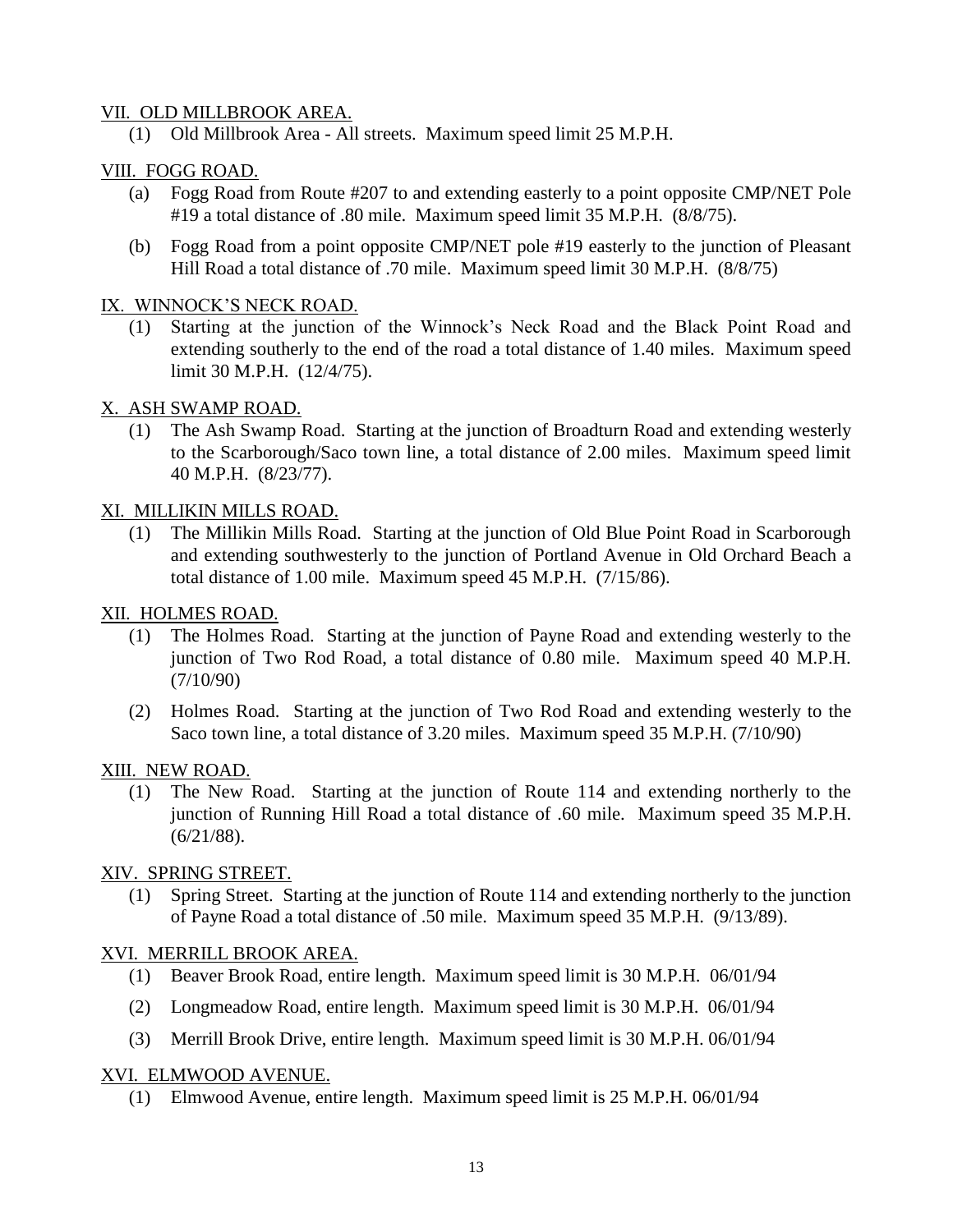#### <span id="page-18-0"></span>XVII. SUNSET AVENUE.

(1) Sunset Avenue, entire length. Maximum speed limit is 25 M.P.H. 06/01/94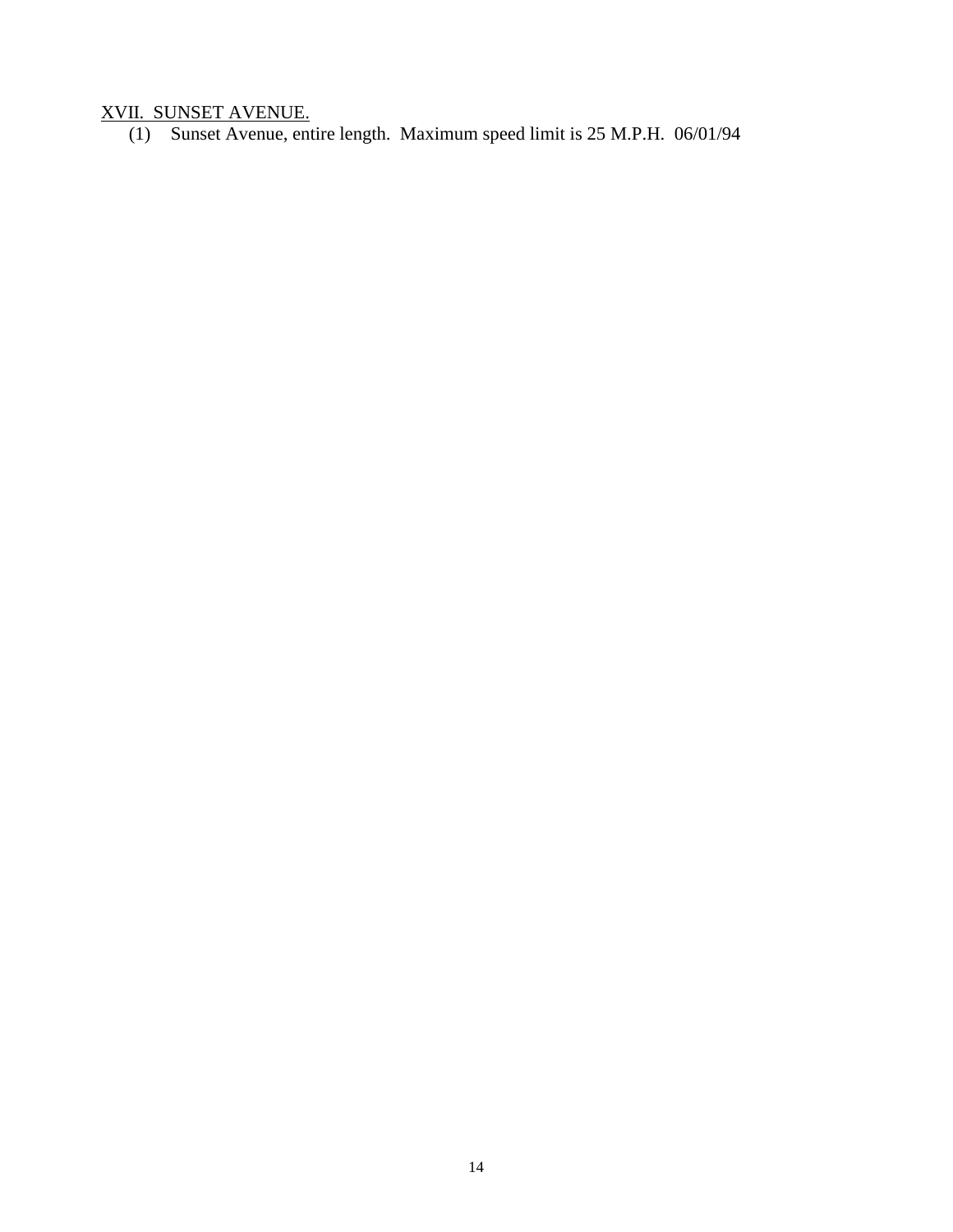## <span id="page-19-0"></span>**MAINE DEPARTMENT OF TRANSPORTATION - SCARBOROUGH**

#### <span id="page-19-1"></span>ASH SWAMP ROAD (T.W.)

40 MPH starting at the junction of Broadturn Road and extending westerly to the Scarborough/Saco town line, a total distance of 2.00 miles.

#### <span id="page-19-2"></span>BEECH RIDGE ROAD (S.A. #8)

40 MPH starting at the junction of Route 114 and extending southerly to the junction of the Payne Road, a total distance of 5.80 miles.

#### <span id="page-19-3"></span>BROADTURN ROAD (S.A. #2, I.R. #70602)

30 MPH starting at the junction of Route 1 (Node 7006) and extending westerly to Phillips Brook or a point 0.03 mile east of the junction of Martin Avenue (Node 6805), a total distance of 0.25 mile. (7/24/98).

35 MPH starting at Phillips Brook or a point 0.03 mile east of the junction of Martin Avenue (Node 6805), and extending westerly to a point 0.22 mile west of the junction of Martin Avenue (Node 6805), a total distance of 0.25 mile. (7/24/98).

45 MHP starting at a point 0.22 mile west of the junction of Martin Avenue (Node 6805) and extending northerly to the junction with Route 22 (Node 6456), in the town of Buxton a total distance of 5.56 miles. (12/21/01)

#### <span id="page-19-4"></span>BURNHAM ROAD (T.W. #493)

35 MPH starting at the Scarborough/Gorham town line and extending westerly to the Scarborough/Saco town line, a total distance of 2.10 miles. (5/21/91).

#### <span id="page-19-5"></span>CHAMBERLAIN ROAD (I.R. #70201, T.W.)

25 MPH starting at the junction of Pleasant Hill road (Node 5413) and extending southwesterly to a point 0.35 mile northeast of the junction of Highland Avenue (Node 5418), a total distance of 0.41 mile. (6/17/98)

35 MPH starting at a point 0.35 mile northeast of the junction of Highland Avenue (Node 5418) and extending westerly to the junction of Highland Avenue (Node 5418), a total distance of 0.35 mile. (6/17/98)

#### <span id="page-19-6"></span>CUMBERLAND WAY (T.W., I.R. #78115)

25 MPH starting at the junction of Route 114 in Scarborough (Node 00882) and extending northeasterly to the end of the public way located 0.06 mile northeast of the junction of Jameco Mill Road in Scarborough (Node 00883), a total distance of 0.29 mile. (09/03/98)

#### <span id="page-19-7"></span>CUMMINGS ROAD (this section was f.k.a. section of SPRING STREET)

35 MPD starting at the junction with Payne Road (Node 06829) and extending northerly to the Scarborough-South Portland town line (Node 06681), a total distance of 0.37 miles. *Note: This 35 MPH speed zone extends northerly 0.17 miles into the City of South Portland, for a total distance of 0.54 miles.*

#### <span id="page-19-8"></span>DEERING DRIVE (T.W.)

25 MPH starting at the junction of Route 22 (Node 1008) in Scarborough and extending northerly through the town line with Buxton (Node 1009) and then northeasterly to its termination (Node 2534) in Buxton, a total distance of 0.95 miles. (01/16/02)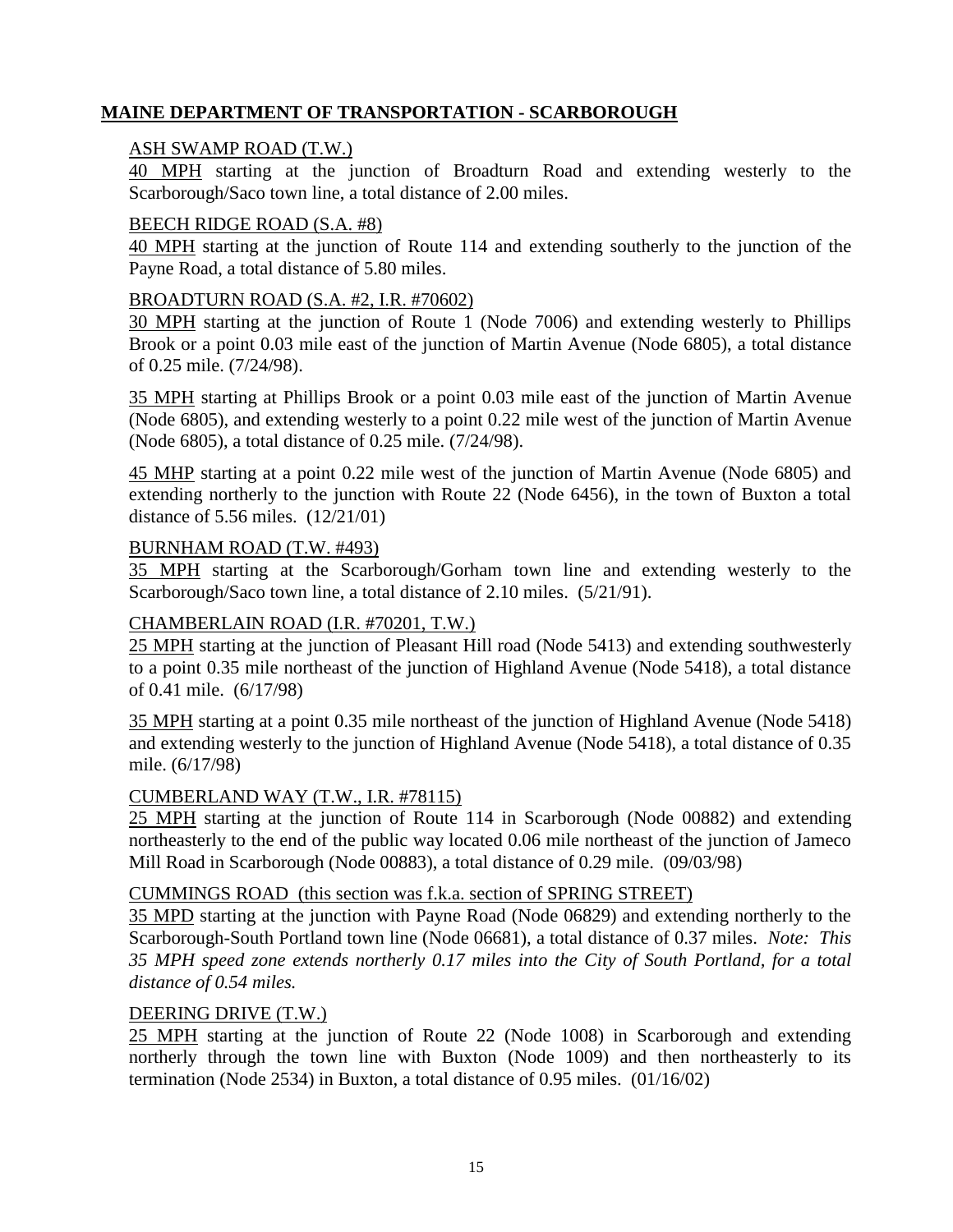## <span id="page-20-0"></span>EASTERN ROAD

25 MPH starting at the intersection of Route 207 (Node 5436) and extending north easterly to the intersection of Portland Farms Road (Node 6739), a distance of 0.90 miles. (06/06/97)

#### <span id="page-20-1"></span>FOGG ROAD (T.W.)

35 MPH starting at the junction of Fogg Road and Route 207 and extending easterly to a point opposite CMP/NET Pole #19, a total distance of 0.80 mile.

30 MPH starting at a point opposite CMP/NET Pole #19 and extending easterly to the junction of Pleasant Hill Road, a total distance of 0.70 mile.

### <span id="page-20-2"></span>HAIGIS PARKWAY

35 MPH starting at the junction of US Route 1 and extending westerly to a point 250' west of the centerline of Scottow Hill Road, a total distance of 0.30 mile.

45 MPH starting at a point 250' west of the centerline of Scottow Hill Road and extending westerly to the intersection of Payne Road, a total distance of 1.00 mile.

### <span id="page-20-3"></span>HIGHLAND AVENUE (I.R. #70203, S.A. #13)

35 MPH beginning at the junction with Route 207 (Node 05006) and extending northeasterly to a point 0.21 miles beyond the junction with Chamberlain Road (Node 05418), a total distance of 1.18 miles. (06/17/2004)

25 MPH beginning at a point 0.21 miles east of the junction with Chamberlain Road (Node 05418) and extending northeasterly to the junction with Pleasant Hill Road (Node 05409), a total distance of 0.57 miles. (06/17/2004)

45 MPH beginning at the junction with Pleasant Hill Road (Node 05409) and extending northeasterly to the Scarborough/South Portland town line (Node 05378), a total distance of 0.80 mile. (06/17/2004)

#### <span id="page-20-4"></span>HOLMES ROAD (S.A. #12)

40 MPH starting at the junction of Payne Road and extending westerly to the junction of Two Rod Road, a total distance of 0.80 mile. (7/10/90).

35 MPH starting at the junction of Two Rod Road and extending westerly to the Saco town line, a total distance of 3.20 miles. (7/10/90).

## <span id="page-20-5"></span>JAMECO MILL ROAD (T.W., I.R. #78120)

25 MPH starting at the junction of Cumberland Way in Scarborough (Node 00883), and extending southeasterly to the end of the public way (Node 00883), a total distance of 0.43 mile. (09/03/98)

#### <span id="page-20-6"></span>MILLIKEN MILLS ROAD (T.W. - I.R. #932)

45 MPH starting at the Town of Old Orchard Beach/Town of Scarborough municipal boundary (Node 53476) and extending easterly to the junction with the Old Blue Point Road (Node 10886), a total distance of 0.41 mile. (06/20/2006).

#### <span id="page-20-7"></span>MITCHELL HILL ROAD

35 MPH starting at the junction with Holmes Road (Node 01016) extending northerly to Scarborough-Gorham town line, (Node 01021), a total distance of 1.28 miles. (07/10/02)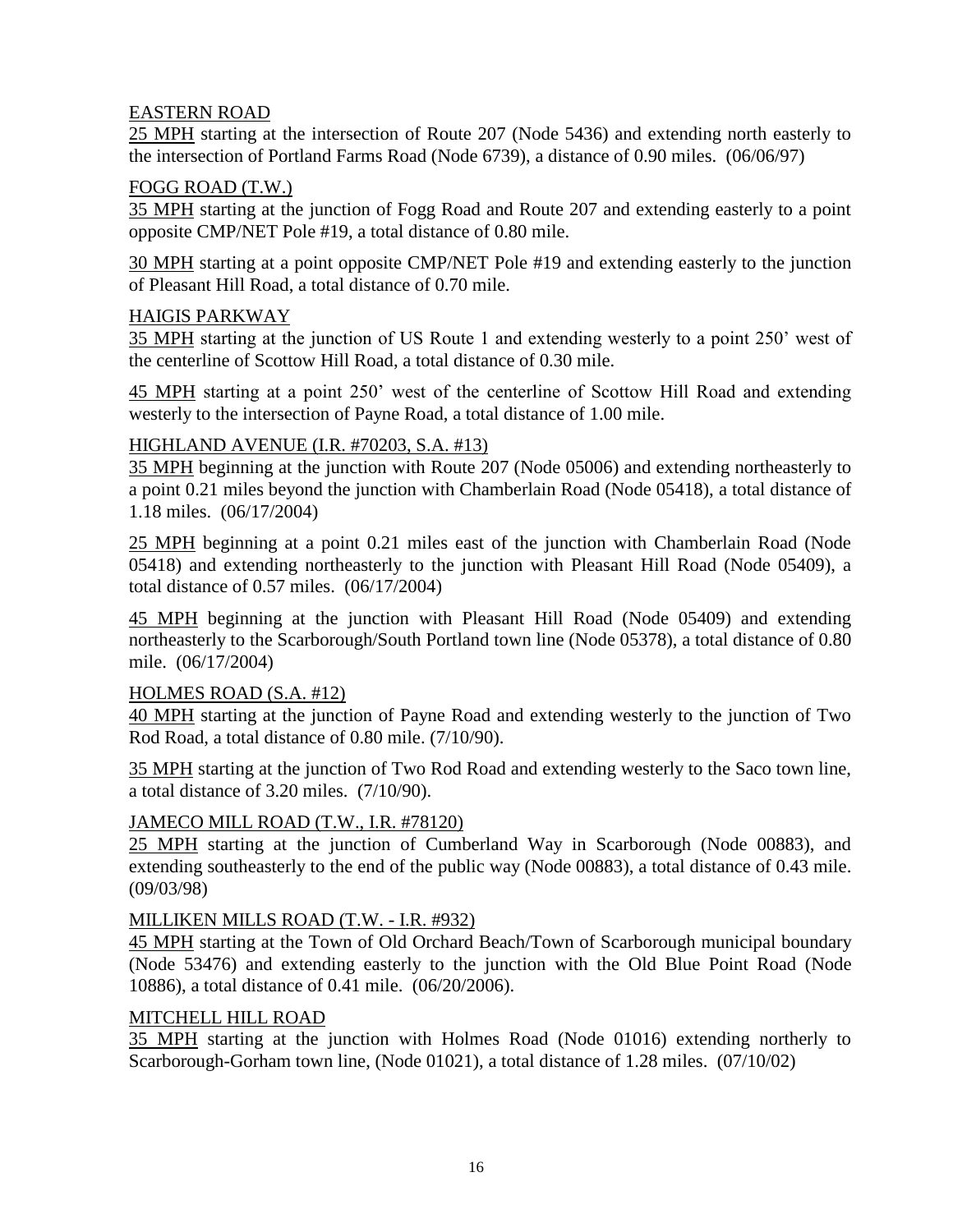## <span id="page-21-0"></span>MUSSEY ROAD (S.A. #14)

40 MPH starting at the Scarborough/South Portland town line and extending westerly to a point 0.20 mile east of the junction of Spring Street, a total distance of 0.50 mile.

25 MPH starting at a point 0.20 mile east of the junction of Spring Street and extending westerly to the junction of the Payne Road, a total distance of 0.70 mile.

## <span id="page-21-1"></span>NEW ROAD (T.W. #507)

35 MPH starting at the junction of Route 114 and extending northerly to the junction of Running Hill Road, a total distance of 0.60 mile. (6/21/88).

## <span id="page-21-2"></span>OLD BLUE POINT ROAD (S.A. #7)

25 MPH starting at the junction of Route 1 and extending 0.30 mile southeast to CMP Pole #10/NET #520.10, a total distance of 0.30 mile. (9/30/87)

40 MPH starting at a point opposite CMP Pole #10/NET #520.10 and/or at a point 0.30 mile southeast of the junction of Route 1 and extending south then east to the southern junction of Burnham Woods Drive, a total distance of 1.00 mile. (9/30/87)

30 MPH starting at the southerly junction of Burnham Woods Drive and extending northeasterly to the junction of Route 9, a total distance of 0.40 mile. (9/30/87)

### <span id="page-21-3"></span>ORCHARD HILL ROAD

25 MPH beginning at the junction with Winnocks Neck Road (Node 08507) and extending southwesterly to the junction with High Point Road (Node 08509), a total distance of 0.28 mile. (06/20/2006)

## <span id="page-21-4"></span>PAYNE ROAD (S.A. #8 & S.A. #9)

35 MPH starting at a point opposite the South Portland/Scarborough town line and extending southerly to a point opposite CMP Pole #28 and/or 0.10 mile south of the junction of the Payne Road and the Gorham Road, a total distance of 0.75 mile.

45 MPH starting at a point opposite CMP Pole #28 and/or 0.10 mile south of the junction of Payne Road and Gorham Road and extending southerly to CMP Pole #19/58, a total distance of 1.10 miles. (11/24/92)

35 MPH starting at a point opposite CMP Pole #19/58 and extending southerly to the junction of Payne Road and U.S. Route 1, a total distance of 2.80 miles. (11/24/92)

## <span id="page-21-5"></span>PLEASANT HILL ROAD (S.A. #11)

35 MPH starting at the junction of Route 1 and extending easterly to the junction of Fogg Road, a total distance of 2.50 miles.

40 MPH starting at the junction of Fogg Road and extending easterly to the junction of Route 77, a total distance of 0.80 mile.

## <span id="page-21-6"></span>PORTLAND FARMS ROAD (T.W., I.R. #70111)

25 MPH starting at the junction of Route 1 (Node 7028) and extending southeasterly to the junction of Eastern Road (Node 6739), a total distance of 0.33 mile (05/28/98)

#### <span id="page-21-7"></span>PORTLAND AVENUE (S.A. #2)

25 MPH starting at the junction of Route 98 and extending northerly to a point opposite NET Pole #J40, a total distance of 0.50 mile.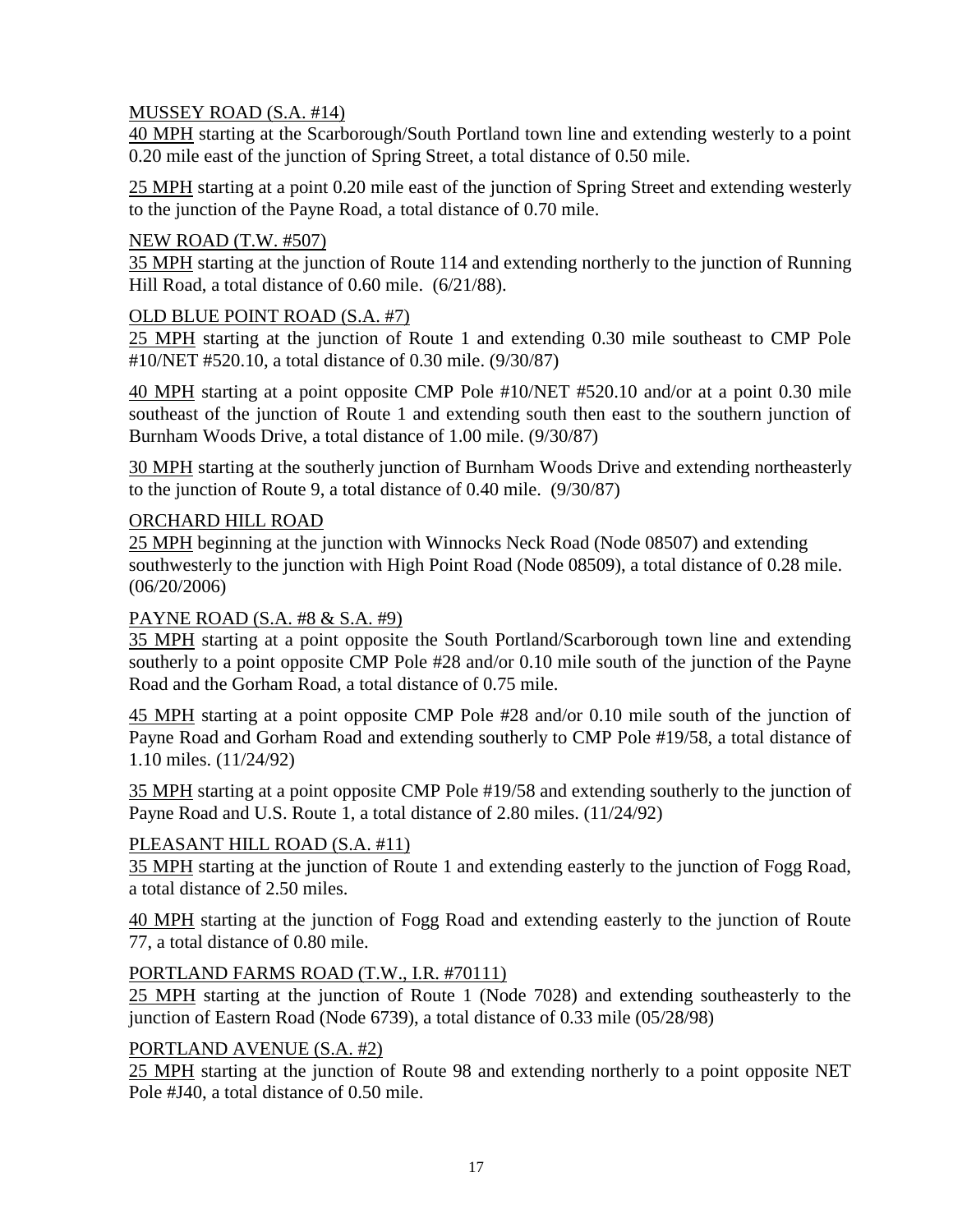35 MPH starting at a point opposite NET Pole #J40 and extending northerly to a point opposite NET Pole #J89, a total distance of 1.20 miles.

45 MPH starting at a point opposite NET Pole #J89 and extending northerly to the junction of Old Blue Point Road, a total distance of 1.20 miles.

## <span id="page-22-0"></span>ROSS ROAD

35 MPH beginning at the junction with Route 9 (Node 06014) and extending southwesterly to the Town of Scarborough/Town of Old Orchard Beach municipal boundary (Node 01300), a total distance of 0.84 miles (08/24/2005).

## <span id="page-22-1"></span>ROUTE ONE

50 MPH beginning at a point 0.13 miles north of the MDOT Garage Entrance (Node 16592) and extending northerly to the junction with Southgate Road (Node 16596), a total distance of 0.97 miles, and

40 MPH beginning at the junction with Southgate Road (Node 16596) and extending northerly to a point 0.12 miles beyond the junction with Sawyer Road (Node 16602), a total distance of 1.34 miles. (05/22/2006)

35 MPH starting at a point 0.35 mile south of the junction of US Routes 1 and 114 at Oak Hill in Scarborough and extending northerly to the signalized junction of US Route 1 and Sunset Avenue in Scarborough, a total distance of 1.40 miles (5/29/91).

45 MPH starting at the signalized junction of Sunset Avenue and US Route 1 and extending northerly to a point 0.20 mile south of the junction of US Route 1 and Pleasant Hill Road in Scarborough, a total distance of 0.70 mile. (5/29/91)

35 MPH starting at a point 0.20 mile south of the junction of US Route 1 and Pleasant Hill Road in Scarborough and extending northerly to the junction of the I-95 spur in South Portland, a total distance of 0.50 mile. (5/29/91)

## <span id="page-22-2"></span>ROUTE NINE

25 MPH beginning at the Saco/Old Orchard Beach town line (Node 05107) and extending easterly to the junction of Pine Point Road and Jones Creek Drive in the Town of Scarborough (Node 06008), a total distance of 3.79 miles, (06/17/2004)

35 MPH beginning at the junction of Pine Point Road and Jones Creek Drive in the Town of Scarborough (Node 06008) and extending northerly to a point 0.15 miles beyond the junction with Primrose Lane in the Town of Scarborough (Node 00451), a total distance of 1.96 miles, (06/17/2004)

45 MPH beginning at a point 0.15 miles beyond the junction with Primrose Lane in the Town of Scarborough and extending northerly to a point 0.66 miles beyond same junction (Node 00451), a total distance of 0.51 miles, and, (06/17/2004)

35 MPH beginning at a point 0.66 miles east of the junction with Primrose Lane in the Town of Scarborough (Node 00451) and extending northerly to the junction with U.S. Route 1 and Broadturn Road in the Town of Scarborough (Node 07006), a total distance of 0.63 miles. (06/17/2004)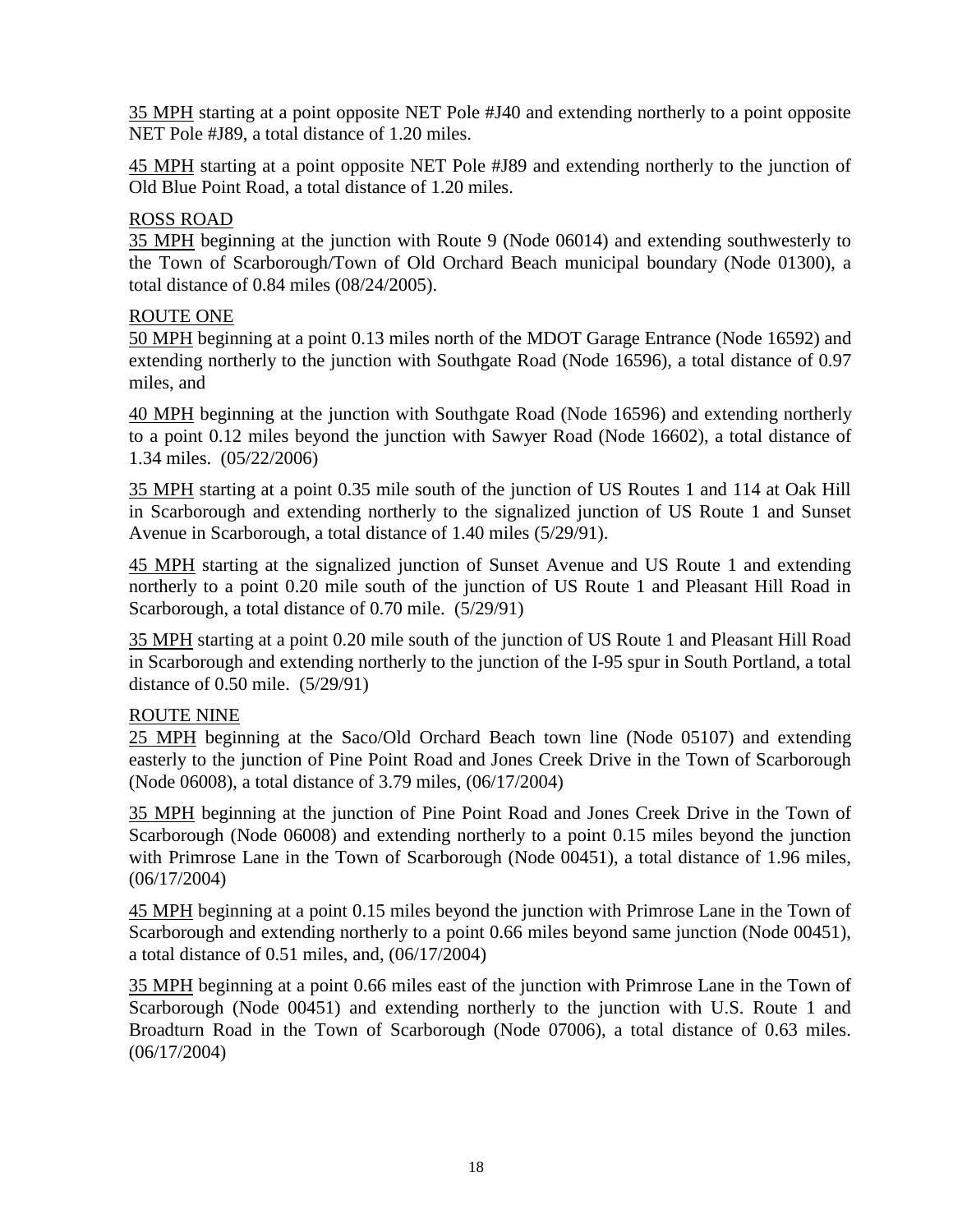## <span id="page-23-0"></span>ROUTE TWENTY-TWO (MPH ID#05-0508-8908)

40 MPH starting at a point 0.18 miles west of junction of Route 22 and the entrance to Union Mutual in Portland (Node 0508) and extending westerly to a point 0.55 miles west of the Westbrook/Scarborough town line (Node 5429) a total distance of 2.96 miles. (10/18/96)

## <span id="page-23-1"></span>RUNNING HILL ROAD (S.A. #10)

35 MPH starting at the Scarborough/South Portland town line and extending westerly to the junction of Route 114, a total distance of 1.90 miles.

## <span id="page-23-2"></span>SCOTTOW HILL ROAD (T.W. – IR #78102)

35 MPH starting at the junction of Payne Road (Node 1042) and extending easterly to the junction of Haigis Parkway (Node 0752), a total distance of 0.93 miles. (01/05/98)

## <span id="page-23-3"></span>SOUTH PORTLAND/SCARBOROUGH CONNECTOR F.A.P. 1-1 SPUR

40 MPH starting at the junction of Route 1 in Scarborough and extending northerly to a point 0.15 mile north of said intersection in Scarborough, a total distance of 0.15 mile.

55 MPH starting at a point 0.15 mile north of the junction of Route 1 and extending northerly to the junction of I-295 in South Portland, a total distance of 1.80 miles.

## <span id="page-23-4"></span>SPRING STREET (T.W. #473)

35 MPH starting at the junction of Route 114 and extending northerly to the junction of Payne Road, a total distance of 0.50 mile. (9/13/89).

## <span id="page-23-5"></span>TWO ROD ROAD (T.W.)

25 MPH starting at the junction of the Scottow Hill Road and extending westerly to a point opposite CMP Pole #34/C, a total distance of 0.90 mile.

35 MPH starting at a point opposite CMP Pole #34/C and extending westerly to the junction of the Holmes Road, a total distance of 1.00 mile.

## <span id="page-23-6"></span>WEST BEECH RIDGE ROAD (T.W.)

30 MHP starting at the junction with Beech Ridge Road (Node 01035) and extending westerly to its end (Node 01034), a total distance of 0.67 miles.

## <span id="page-23-7"></span>WINNOCK'S NECK ROAD (T.W.)

30 MPH starting at the junction of Winnock's Neck Road and Black Point Road and extending southerly to the end of the road, a total distance of 1.40 miles.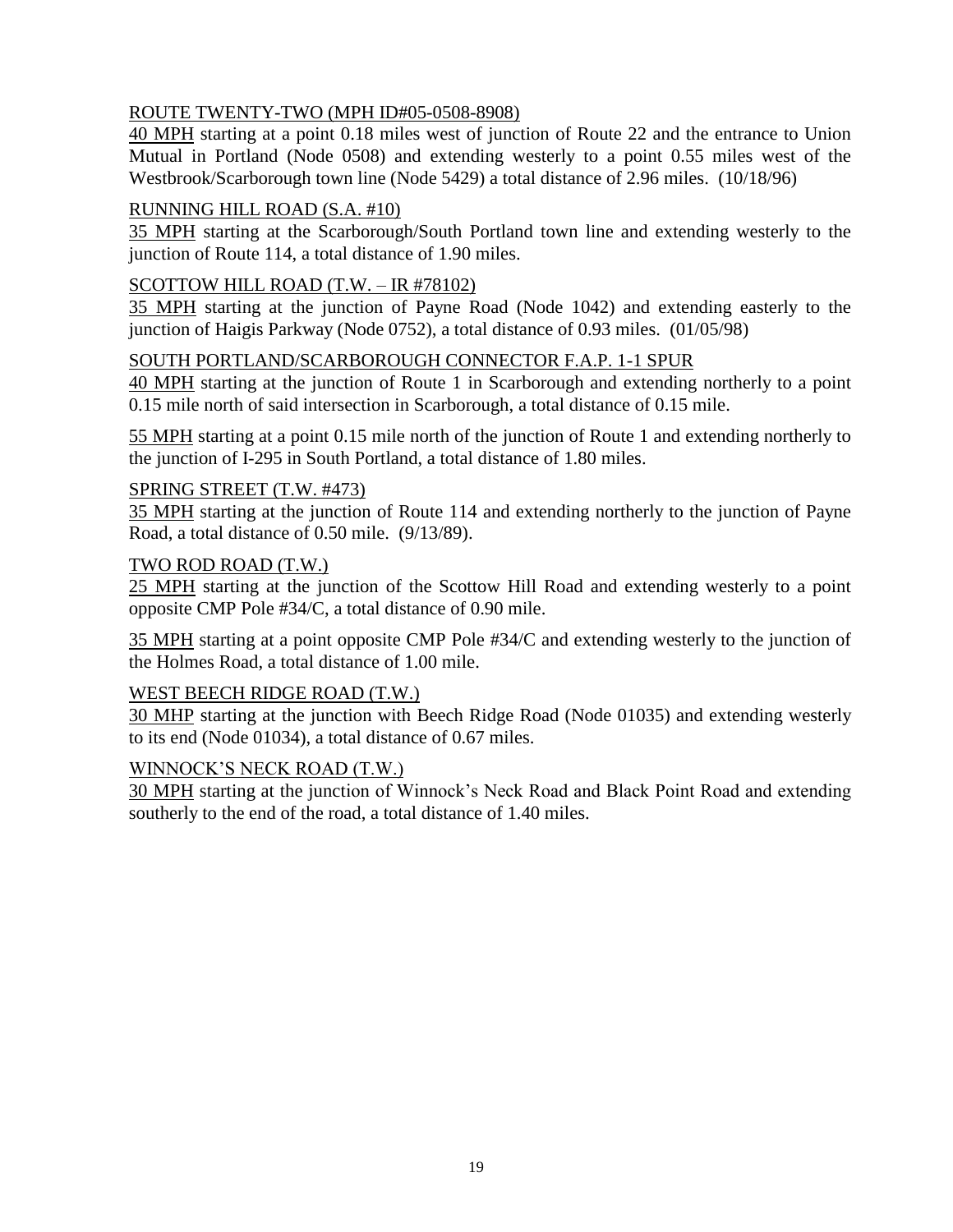#### <span id="page-24-0"></span>**E. LOCATIONS WHERE VEHICLES ARE REQUIRED TO MAKE A FULL AND COMPLETE STOP. (UPDATED 10/85)(AMENDED 8/90)(AMENDED 2/5/03 – EFFECTIVE DATE 5/1/2003)(AMENDED 09/03/03)(AMENDED 09/15/04)**

At Abigail Way on Maple Avenue (East) At Abigail Way on Maple Avenue (West) At Ash Swamp Road on Hearn Road At Avenue Five on Driftwood Lane At Bayview Avenue on Houghton Street At Bayview Avenue on Ashton Street At Bayview Avenue on Vesper Street At Bayview Avenue on Ocean Avenue At Bayview Avenue on Morning Street At Black Point Road on Thornton Avenue At Black Point Road on Winnocks Neck Road At Black Point Road on Old County Road At Black Point Road on Highland Avenue At Black Point Road on Roundabout Drive At Black Point Road on Fogg Road At Black Point Road on Woodside Drive At Black Point Road on Clay Pits Road At Black Point Road on Woodrock Drive At Black Point Road on Old Neck Road At Black Point Road on Spurwink Road At Black Point Road on Ferry Road At Black Point Road on Pinewood Circle (2) At Broadturn Road on Ash Swamp Road At Broadturn Road on Martin Avenue At Broadturn Road on Susan Avenue At Broadturn Road on Castle Terrace At Broadturn Road on Hearn Road At Broadturn Road on Holmes Road (Southeast) At Broadturn Road on Holmes Road (Northwest) At Broadturn Road on Burnham Road (Southeast) At Broadturn Road on Burnham Road (Northwest) At Broadturn Road on Hanson Road At Beech Ridge Road on West Beech Ridge Road At Beech Ridge Road on Dresser Road At Beech Ridge Road on Holmes Road (East)

(West) At Chamberlain Road on Highland Avenue At Chamberlain Road on Ramsey Terrace At Clay Pits Road on Nonesuch Cove Road At County Road on Broadturn Road At County Road on Deering Road At County Road on Gorham Road At County Road on on Saco Road At County Road on Beech Ridge Road At Driftwood Lane on Riversands Drive At Dunstan Avenue on North Street At Dunstan Avenue on Charles Circle At East Grand Avenue on Eleventh Street At East Grand Avenue on Ninth Street At East Grand Avenue on Bay Street At East Grand Avenue on Sea Rose Lane At East Grand Avenue on Beach Street At East Grand Avenue on Pine Street At East Grand Avenue on Dover Street At East Grand Avenue on Bliss Street At East Grand Avenue on Granite Street At East Grand Avenue on Oak Street At East Grand Avenue on Route #9 at the Traffic Circle At East Grand Avenue on Pine Point Road (Ocean End) At Elmwood Avenue on Greenacres Lane At Elmwood Avenue on Hunnewell Road At Elmwood Avenue on Maple Avenue (North) At Elmwood Avenue on Maple Avenue (South) At Elmwood Avenue on Second Avenue At Elmwood Avenue on Third Avenue At Greenacres Lane on I-295 Cut Off At First Street on Maple Avenue (North) At First Street on Maple Avenue (South) At First Street on Sunset Road At First Street on Hudson Street At Fogg Road on Ironclad Road At Glenndale Drive at Broadturn Road  $(10/2/85)$ 

At Beech Ridge Road on Holmes Road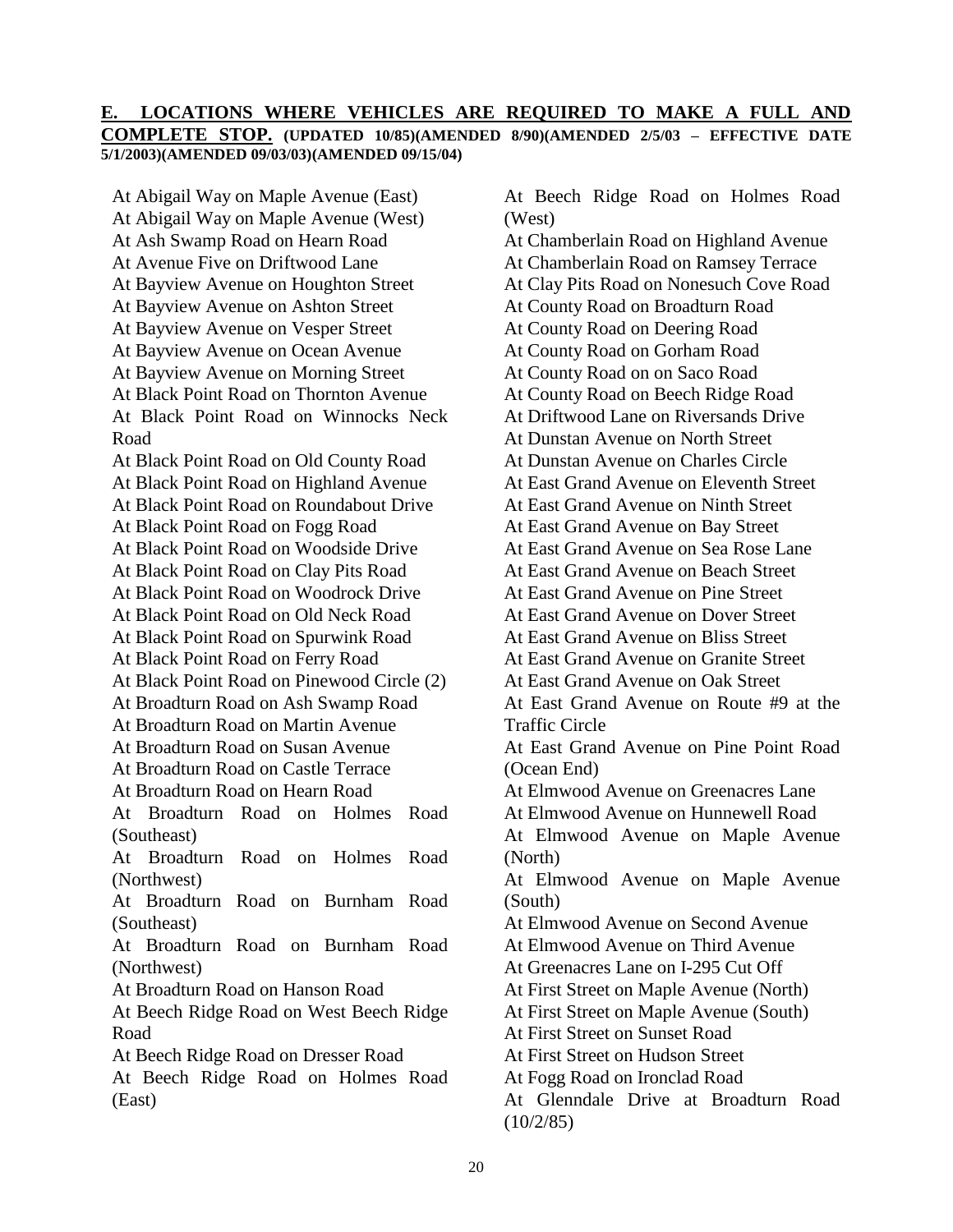At Gorham Road on Greenneedle Drive At Gorham Road on Sawyer Road At Gorham Road on Maple Avenue At Gorham Road on Asselyn Drive At Gorham Road on Spring Street At Gorham Road on Mussey Road (Northeast) At Gorham Road on Mussey Road (Northwest) At Gorham Road on Payne Road (Northeast) At Gorham Road on Payne Road (Northwest) At Gorham Road on New Road At Gorham Road on Running Hill Road At Gorham Road on Beech Ridge Road (Northeast) At Gorham Road on Beech Ridge Road (Northwest) At Gorham Road on Exit Road from Wentworth Middle School by Town Library, (amended 08/01/90) At Gorham Road on Exit Road from Wentworth Middle School by tennis courts, (amended 08/01/90) At Green Road on Running Hill Road At Greenacres Lane on Elmwood Avenue (East) At Greenacres Lane on Elmwood Avenue (West) At Greenwood Avenue on Ocean Avenue (amended 04/05/00) At Greenwood Avenue on Pearl Street (both sides) At Greenwood Avenue on Morning Street At Gunstock Road on Minuteman Drive (amended 11/14/94) At Gunstock Road on Nutter Way. (Both sides of intersection making a four way stop. Amended August 1, 1990). At Gunstock Road on Powderhorn Drive (amended 11/14/94) At Hearn Road on Ash Swamp Road (East) At Hearn Road on Ash Swamp Road (West) (amended 09/03/03) At Heritage Lane on Pilgrim Drive

At Heritage Lane on Puritan Drive At Highland Avenue on Ole Musket Road At Highland Avenue on Pleasant Hill Road from both directions At Highland Avenue on Woodland Road At Highland Avenue on Marcia Street At High Point Road on Orchard Hill Road At High Point Road on Sandy Point Road At High Point Road on Salt Marsh Circle At Hillside Avenue on Storer Drive At Hillside Avenue on Kennedy Drive At Holmes Road on Two Rod Road At Holmes Road on Mitchell Hill Road At Holmes Road on Dresser Road At Houghton Street on Greenwood Avenue (Westerly side) At Houghton Street on Shell Street At Hunnewell Road on Laidlaw Lane At Hunnewell Road on Maple Avenue (North) At Hunnewell Road on Maple Avenue (North) At Jasper Street on Dodge Street At Jasper Street on Baker Street At Jasper Street on Merrill Street At Jones Creek Drive on Tasker Avenue At Jones Creek Drive on Avenue One At Jones Creek Drive on Avenue Two At Jones Creek Drive on Avenue Three At Jones Creek Drive on Avenue Four At Jones Creek Drive on Avenue Five At King Street on Avenue Seven At King Street on Avenue Six At King Street on Avenue Five - both sides At King Street on Avenue Four At King Street on Avenue Three At King Street on Avenue Two At King Street on Avenue One At King Street on Avenue One – both sides At King Street on Tasker Avenue At King Street on Pine Point Road (Ocean side) At Manson Libby Road on Southgate Road At Maple Avenue on First Street At Maple Avenue on Sunset Road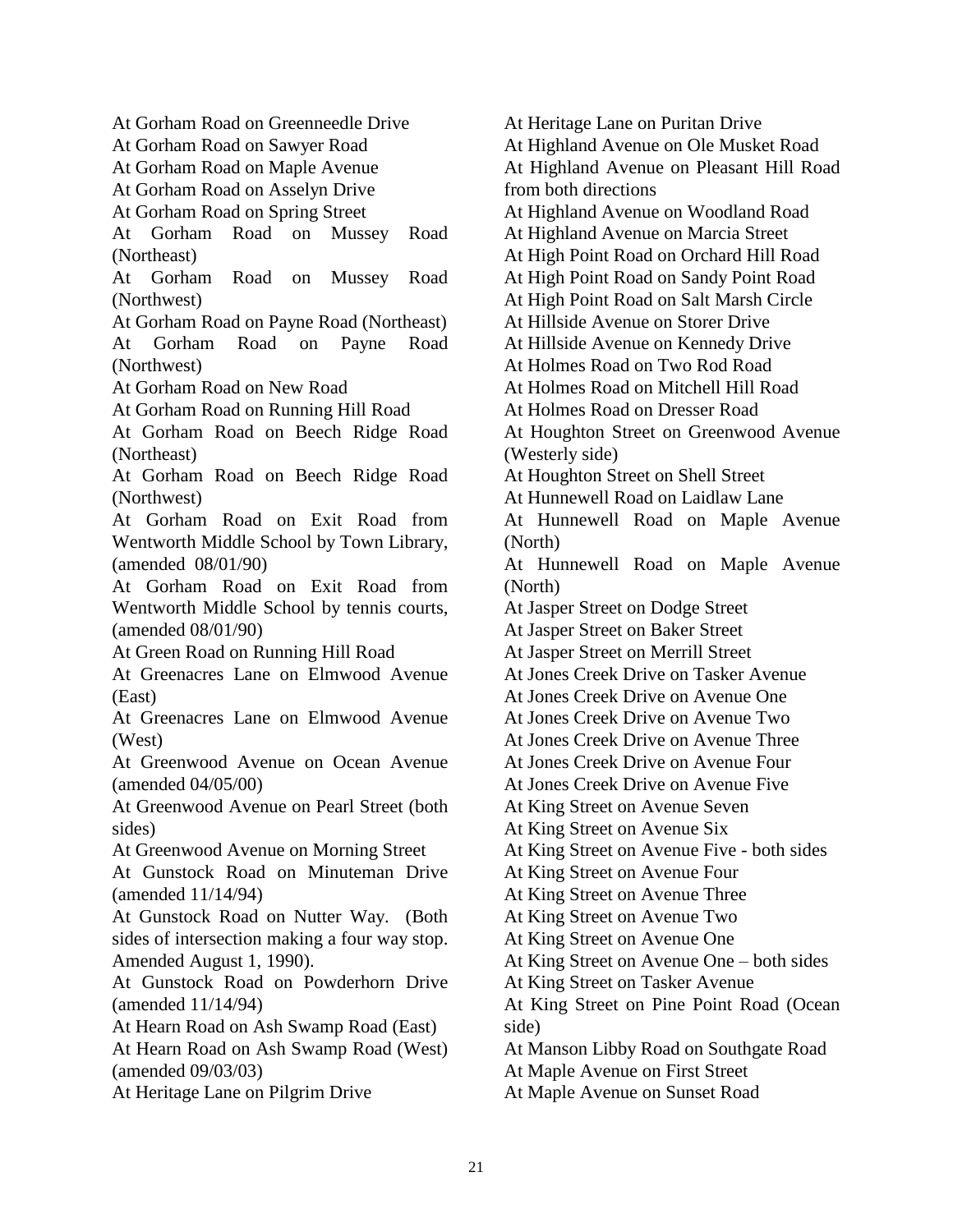At Maple Avenue on Elmwood Avenue At Maple Avenue on Laidlaw Lane At Maple Avenue on Hunnewell Road At Marion Jordan Road on Meadowood Road At Minuteman Drive on Gunstock Road (amended 11/14/94) At Mussey Road on Spring Street (both sides) At Mussey Road on Honan Road At Nelson Road on Ramsey Terrace At Nelson Road on Wayne Circle At Nutter Way on Gunstock Road At Nutter Way on Ole Ironside Lane At Nutter Way on Powderhorn Drive At Nutter Way on Cannon Lane At Ocean Avenue on Greenwood Avenue (East and West) At Old Blue Point Road on Milliken Mills Road At Old County Road on Kimball Drive At Old Neck Road on Melbourne Drive At Old Neck Road on Rhonda Drive At Old Neck Road on Thomas Drive At Ole Musket Road on Flintlock Drive At Olde Mill Road on Coachlantern Lane (East and West) At Olde Mill Road on Partridge Lane At Olde Mill Road on Tall Pines Road At Orchard Hill Road on Tall Pines Road At Partridge Lane on Fern Circle At Payne Road on Milliken Road At Payne Road on Beech Ridge Road At Payne Road on Scottow Hill Road At Payne Road on Puritan Drive At Payne Road on Pilgrim Drive At Payne Road on Plymouth Drive At Payne Road on Two Rod Road (North) At Payne Road on Two Rod Road (South) At Payne Road on Holmes Road At Payne Road on Mussey Road At Payne Road on Gorham Road (both sides) At Payne Road on Spring Street (North) At Payne Road on Cummings Road

At Pilgrim Drive on Colonial Drive At Pine Point Road on Douglas Road At Pine Point Road on Dunstan Landing Road At Pine Point Road on Old Blue Point Road At Pine Point Road on Hillside Avenue At Pine Point Road on Eagles Nest Drive At Pine Point Road on Sylvan Drive At Pine Point Road on Seavey Landing Road At Pine Point Road on Ocean View Road At Pine Point Road on Jasper Street At Pine Point Road on Ross Road At Pine Point Road on Snow Road At Pine Point Road on Bickford Street At Pine Point Road on Holly Street At Pine Point Road on Depot Street At Pine Point Road on Jones Creek Drive At Pleasant Hill Road on Rigby Road At Pleasant Hill Road on Pond View Drive At Pleasant Hill Road on Gibson Road At Pleasant Hill Road on Chamberlain Road At Pleasant Hill Road on Robinson Road At Pleasant Hill Road on Nelson Road At Pleasant Hill Road on Pleasant Avenue At Pleasant Hill Road on Highland Avenue (East) At Pleasant Hill Road on Highland Avenue (West) At Pleasant Hill Road on Flintlock Drive At Pleasant Hill Road on Gunstock Road At Pleasant Hill Road on Minuteman Drive At Pleasant Hill Road on Fogg Road At Portland Farms Road on Eastern Road (amended 09/15/04) At Powderhorn Drive on Gunstock Road (amended 11/14/94) At Powderhorn Drive on on Militia Lane At Powderhorn Drive on Ole Musket Road At Powderhorn Drive on Scabbard Road At Ramsey Terrace on Robinson Road At Robinson Road on Ramsey Terrace At Route #1 on Pleasant Hill Road At Route #1 on Payne Road At Route #1 on Riverview Place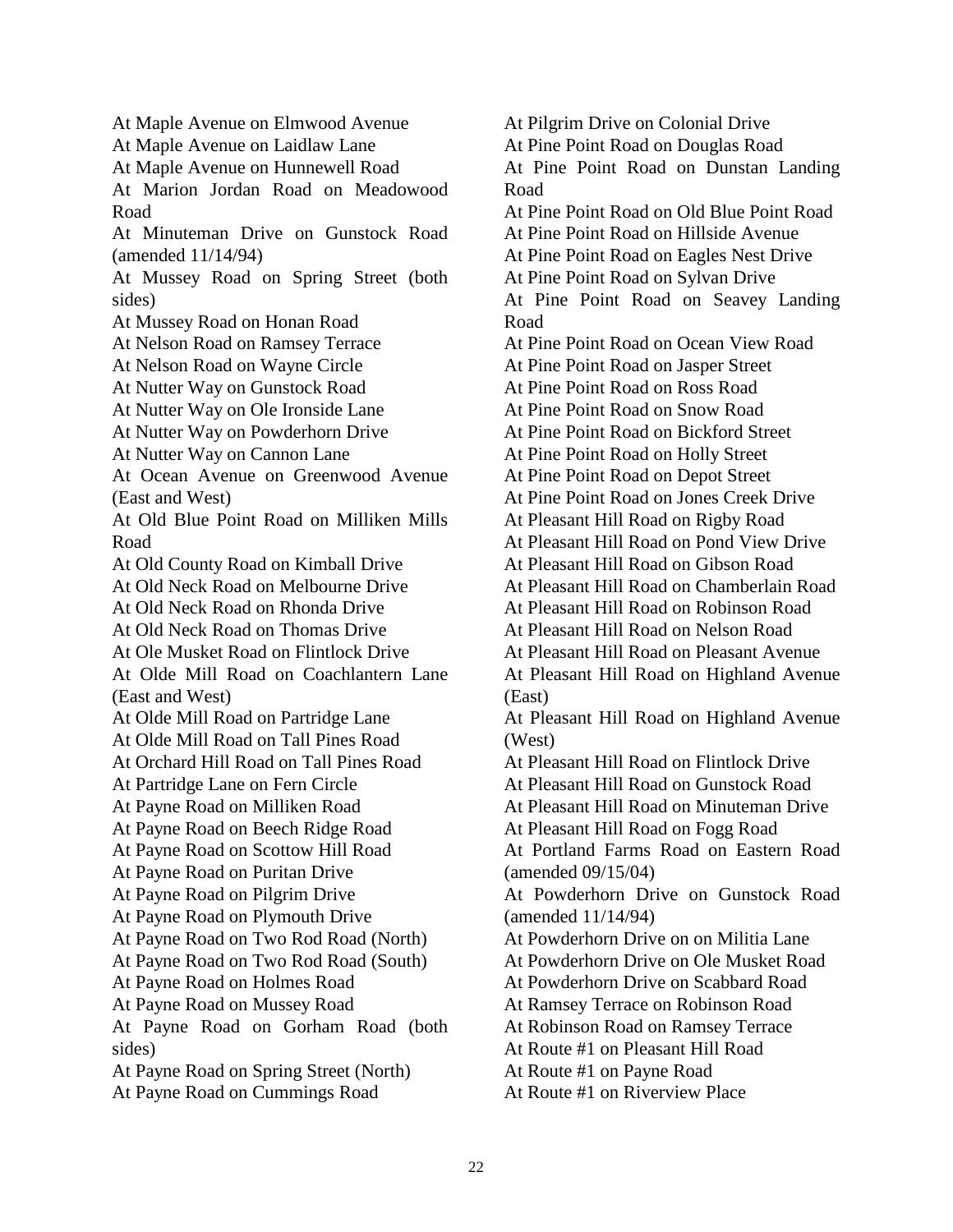At Route #1 on Kenosha Avenue At Route #1 on Portland Farms Road At Route #1 on Foxcroft Drive At Route #1 on Maple Avenue At Route #1 on Downeast Lane At Route One on Fairfield Road At Route #1 on Westwood Avenue At Route #1 on Libby Street At Route #1 on Ward Avenue At Route #1 on Millbrook Road At Route #1 on Scottow Hill Road At Route #1 on Milliken Road At Route #1 on Rose Hill Way At Route #1 on Harlow Street At Route #1 on Orchard Street At Route #1 on Church Street At Route #1 on Dunstan Avenue At Route #1 on Queens Drive At Route #1 on Willowdale Road Turn Around At Running Hill Road on Gorham Road At Running Hill Road on New Road At Sawyer Road on Barbara Avenue At Sawyer Road on Herbert Drive At Sawyer Road on Imperial Lane At Sawyer Road on Phillip Street At Saco Street on Vance Street At Scottow Hill Road on Two Rod Road

At Serenity Drive on Eastern Road (amended 09/15/04) At Spurwink Road on Sawyer Road At Spurwink Road on Pleasant Hill Road At Spurwink Road on Ocean Avenue At Spurwink Road on Marion Jordan Road At Sunset Road on Second Avenue At Sunset Road on Third Avenue At Tall Pines Road on Spruce Circle At Tall Pines Road on Hemlock Circle At Tall Pines Road on Cedar Circle At Tall Pines Road on Rocky Hill Road At Tall Pines Road on Ledgewood Circle At Thomas Drive on Melbourne Drive At Thornton Street on Fairfield Road At Two Rod Road on Heritage Lane At Vesper Street on Greenwood Avenue At Welch Drive on Woodland Road At Westwood Avenue on Seaview Avenue At Westwood Avenue on Thornton Avenue At Winnocks Neck Road on Olde Mill Road At Winnocks Neck Road on Old County Road (2 entrances) At Winnocks Neck Road on Orchard Hill Road At Woodland Road on Nelson Road At Woodland Road on Pleasant Avenue

#### <span id="page-27-0"></span>**F. LOCATIONS FOR "NO THROUGH TRUCKS (OVER 26,001 POUNDS)" SIGNS.** Chamberlain Road\* Fairfield Road\* Fogg Road\* Maple Avenue\* Mitchell Hill Road\*\*\* New Road\*\* Pondview Drive Saywer Road\* Thornton Road\* Westwood Avenue\* \* Revised to include 10/1/86 \*\* Revised to include 8/4/88 \*\*\*Revised to include 4/3/91 - No Truck over *10 Tons*

## <span id="page-27-1"></span>**G. LOCATIONS FOR "EMERGENCY STOPPING ONLY" SIGNS [Adopted 01/20/2010]** Pillsbury Drive [the right-of-way between lots 37 and 38].

## **H. LOCATIONS FOR "NO PARKING/STOPPING/IDLING" SIGNS [Adopted 04/02/2012]**

<span id="page-27-2"></span>On the eastside of Bayview between Ocean Avenue and Pearl Street.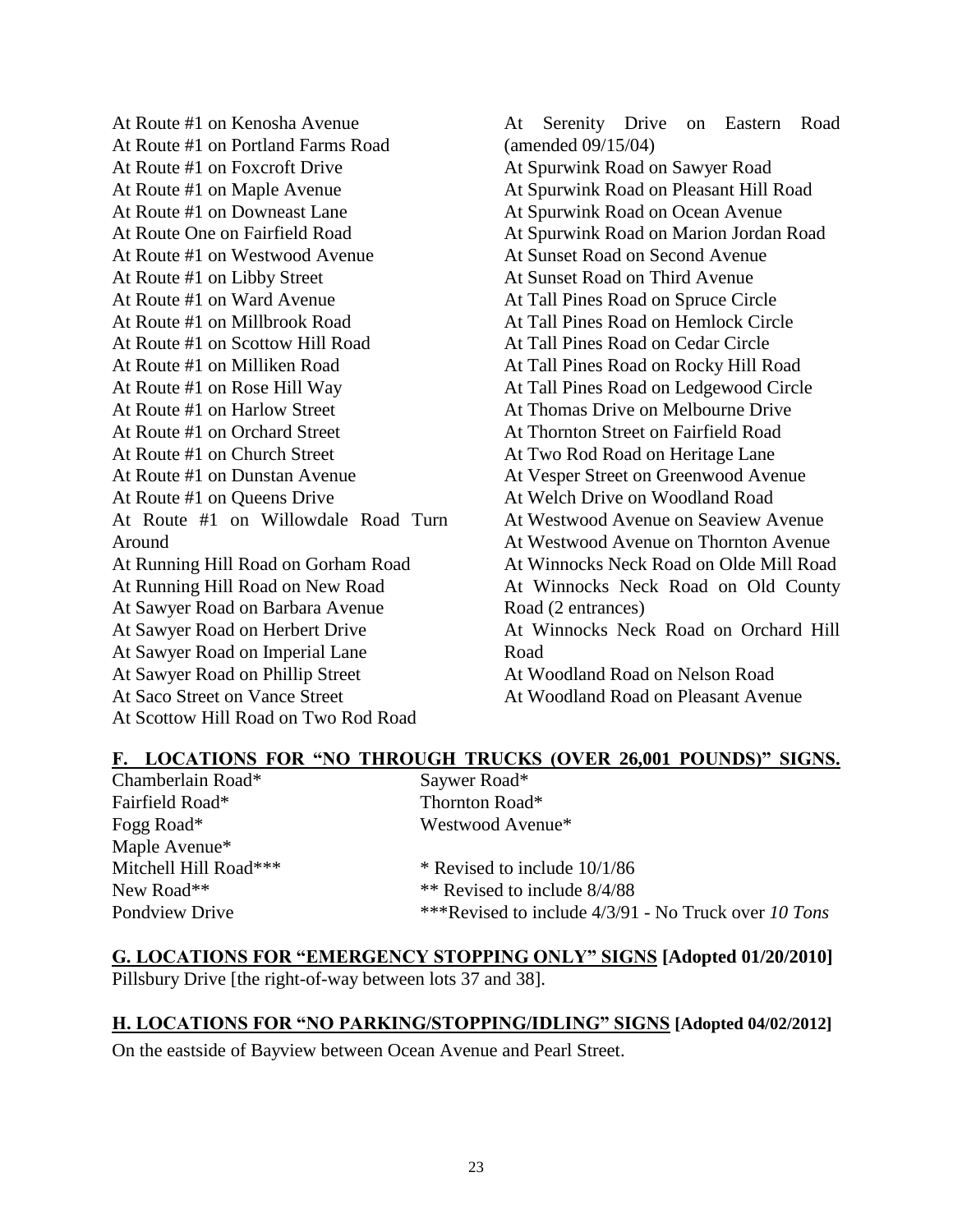## **I. POLICE ESCORT OF OVER LIMIT HIGHWAY PERMIT - MOVES [12/01/93]**

Any person, firm or corporation who moves or causes the movement of any over-limit load which requires a permit for movement of such load from the Maine Department of Transportation and said permit stipulates that a police escort is required before such move may be made upon any of the streets or highways with the Town of Scarborough, shall arrange for said escort through the Scarborough Police Department. A fee for a police escort shall be charged by the Police Department in accordance with the hourly rate established by the Scarborough Town Council for "*Special Police Services.*" An additional fee shall be charged for the assignment of any police cruiser(s) assigned to said escort also at a rate established by the Scarborough Town Council. Fees collected must be used to defray the costs of providing services.

### <span id="page-28-0"></span>**J. STICKERED PARKING [12/01/93][ Amended 07/16/14]**

Parking on the following locations shall be permitted by stickers for residents and non-resident taxpayers:

- (1) Bi-Centennial Park
- (2) Ferry Beach
- (3) Higgins Beach Parking Lot
- (4) Hurd Memorial Park

## <span id="page-28-1"></span>**K. PARKING BANS DURING EMERGENCIES [Adopted 01/20/2010]**

The purpose of this subsection is to communicate the intent of the Town of Scarborough, as it relates to the banning of vehicles parked on the streets of Scarborough during emergencies.

In order to properly remove snow and to provide safer travel conditions, the Town of Scarborough does implement parking bans. After consultation with the Director of Public Works, the Chief of Police shall decide to impose a parking ban.. During an emergency parking ban, all vehicles are prohibited from parking on any street within the Town of Scarborough unless the ban is specifically described and advertised as being limited to a particular area.

Once a parking ban has been imposed, the local broadcast media will immediately be notified of the ban and of the estimated time frame that the ban will remain in effect. If you are unsure if there is a parking ban in effect, you can call our hotline at 883-7760-SNO (766).

The Town of Scarborough strictly enforces parking bans – all vehicles in violation WILL BE TOWED at the owner's expense.

#### <span id="page-28-2"></span>**Section 26. TOWING [December 1, 1993] [amended 06/21/2006]**

## <span id="page-28-3"></span>**(A). APPLICABILITY.**

1. Any vehicle which is parked in violation of any parking restriction set forth in Section 5 or Section 25(A) of this Ordinance, may at the option of any police or other officer authorized to enforce the parking regulations of the Town, may be removed by a vehicle wrecker or towing service approved by the Chief of Police and stored in a storage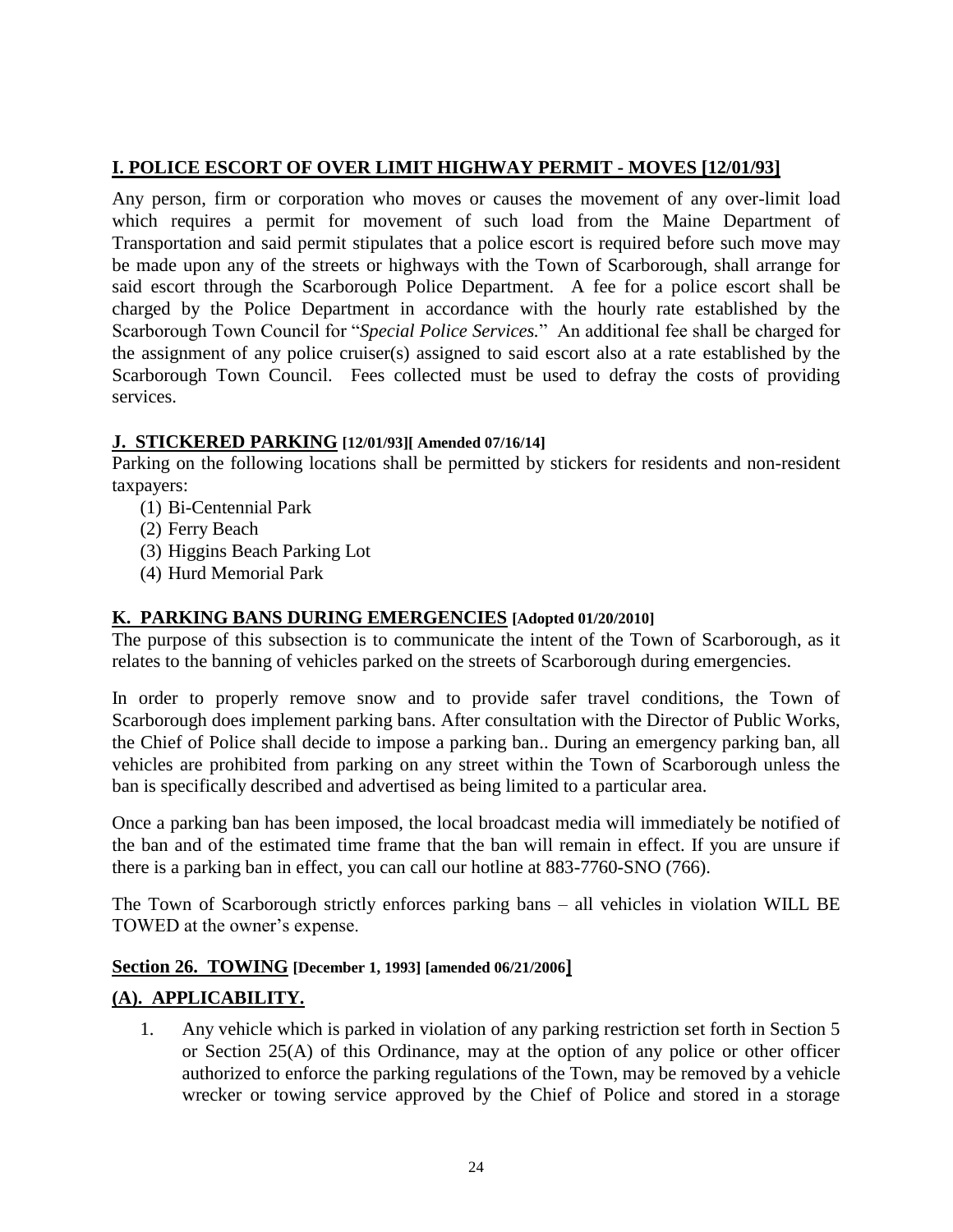location approved by the Chief of Police pursuant to the provisions of this ordinance, including the provisions of the Scarborough Police Department Wrecker Policy set forth in Section 27 of this Traffic Ordinance until all waiver fees established pursuant to 30-A M.R.S.A. § 3009, for all outstanding notices of parking violations and also the towing and storage charges authorized by this Ordinance have been paid or until the requirements of Section 26(C) have been met.

2. If a motor vehicle has received at least two tickets in violation of this ordinance, both of which tickets were issued after December 31, 2004 and which remain unpaid for more than thirty (30) days, and neither of which tickets is currently under appeal as permitted under Section 24 and the vehicle is found to be in further violation of this ordinance, the motor vehicle may be towed and impounded. (06/21/2006)

## <span id="page-29-0"></span>**(B). PROCEDURE FOR REMOVAL: NOTICE TO OWNER.**

The police officer requesting removal of a vehicle under this Ordinance shall at the time of such removal notify the dispatcher of the intended storage location of the subject motor vehicle. Such information shall be recorded by the dispatcher for the use of the Chief of Police or Treasurer. If the motor vehicle is impounded, a reasonable attempt shall be made by telephone to contact the registered owner in order to make the owner aware of the impoundment. If contact is not made by telephone, the Chief of Police or his or her designee shall notify by certified mail the registered owner of such vehicle within five (5) business days of the impoundment thereof, the storage location of such vehicle and the requirements for release as set forth in Section 26(C). (amended 06/21/2006)

#### <span id="page-29-1"></span>**(C). RELEASE OF VEHICLES. (amended 06/21/2006)**

- (1) Before a motor vehicle impounded under Section 26A paragraph 1 may be released, all appropriate towing and storage fees must be paid. If the registered owner of the vehicle is successful in appealing the violation, the registered owner will be reimbursed the towing and storage fees.
- (2) Before a motor vehicle impounded under Section 26A paragraph 2 may be released, all outstanding tickets and appropriate towing and storage fees must be paid. The registered owner shall have the right to appeal the ticket issued when the vehicle was impounded. If the registered owner is successful in appealing the ticket, the registered owner shall not be entitled to either reimbursement of fees paid or waiver of fees otherwise due under this paragraph.

## <span id="page-29-2"></span>**(D). INTERFERENCE WITH ENFORCEMENT.**

It shall be unlawful for any person to obstruct or attempt to prevent the removal of a vehicle as provided in this Section.

#### <span id="page-29-3"></span>**Section 27. SCARBOROUGH POLICE DEPARTMENT WRECKER POLICY [December 1, 1993] [amended 06/21/2006]**

#### <span id="page-29-4"></span>**PURPOSE**

In order to protect motorists within the Scarborough Town Limits, to insure streets and public ways remain open and free of hazards, to insure efficient enforcement of traffic, parking, snow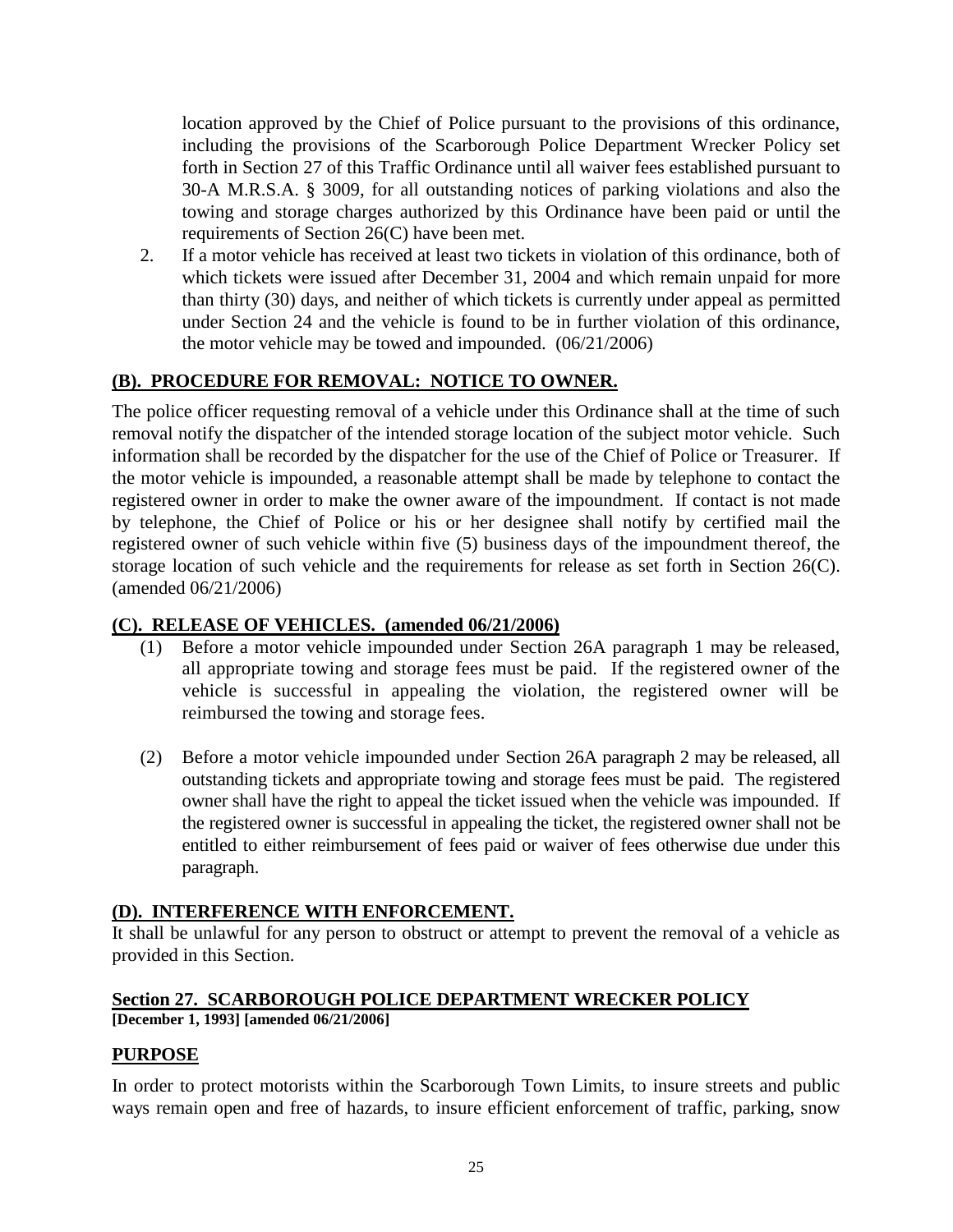removal and other regulatory ordinances, it is necessary to set a policy to regulate wrecker companies used by the Scarborough Police Department. A **Wrecker Policy** will be established to regulate towing and services, storage and disposition of vehicles towed and to establish rates for these services.

## <span id="page-30-0"></span>**POLICY**

The Scarborough Police Department will maintain a rotation list of wrecker companies approved for use by the Police Department, for towing and service. The list will be used for all normal routine calls town wide and the next due wrecker will have 30 minutes to arrive at the scene of the town **(SEE Regulation "C").** If a towing company is unable to tow, it will be the responsibility of the Scarborough Police Department to assign a replacement wrecker, not the company originally called. Nothing in the foregoing paragraph will prevent the Scarborough Police Department in emergency situations from calling the closest available wrecker.

If the emergency deems the closest available wrecker be called, it will not be logged against the company called and they will not loose their place on the rotation list.

## <span id="page-30-1"></span>**I. INSURANCE**

<span id="page-30-2"></span>The following policies will be on file with the Chief of Police.

## **A) Garage Keepers Policy**

This will cover fire, theft, windstorm, vandalism and explosion in the amount of, at least, \$25,000 with each vehicle suffering damage or loss being deemed a separate claim.

## <span id="page-30-3"></span>**B) Garage Keepers Liability**

This will cover the wrecker company's business, equipment and/or other vehicles for bodily injury or property damage. The policy shall be in the minimum amount of \$250,000 for any one person injured or killed and a minimum of \$500,000 for more than one person injured or killed in any accident and a minimum of \$25,000 for property damage.

## <span id="page-30-4"></span>**C) Road Service Liability**

This will cover the lifting, hoisting and towing of vehicles in the minimum amount of \$25,000.

## <span id="page-30-5"></span>**D) Policy Requirements**

Each policy shall contain an endorsement by the carrier providing thirty (30) day notice to both the Town of Scarborough and the insured in the event of any change in coverage and/or cancellation of the policy. Each policy shall also contain an endorsement holding harmless the Town of Scarborough or any of its' officers or employees.

## <span id="page-30-6"></span>**II. REGULATIONS**

- **A)** Wreckers and storage facilities shall be within the Town of Scarborough limits.
- **B)** Wrecker company's shall maintain records as required by the Chief of Police and permit their inspection during normal business hours.
- **C)** Wreckers shall arrive on the scene within thirty (30) minutes of receipt of a request for service from the Police Department or lose the call to the next wrecker on the rotation list.